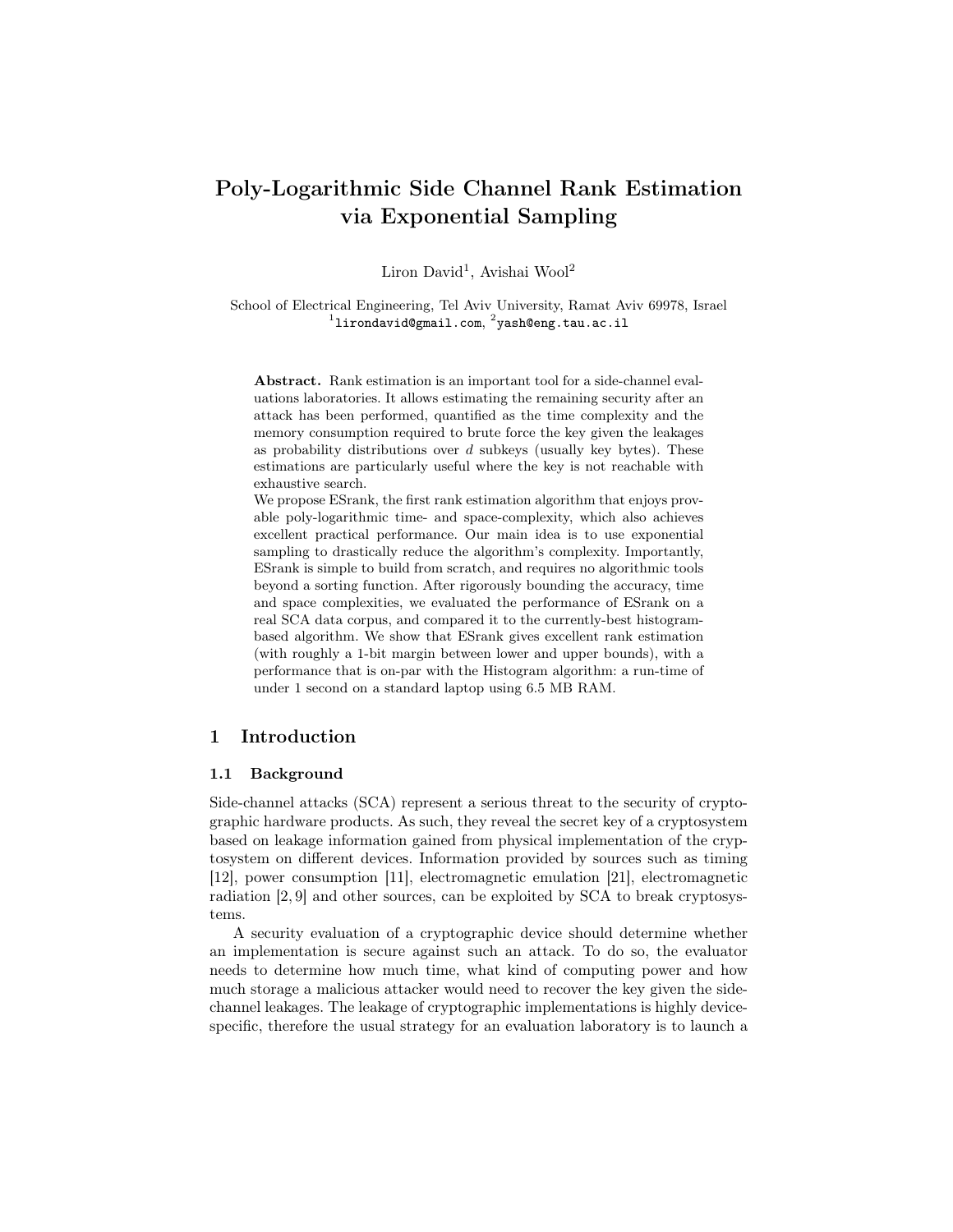set of popular attacks, and to determine whether the adversary can break the implementation (i.e., recover the key) using "reasonable" efforts.

Most of the attacks that have been published in the literature are based on a "divide-and-conquer" strategy. In the first "divide" part, the cryptanalyst recovers multi-dimensional information about different parts of the key, usually called subkeys (e.g., each of the  $d = 16$  AES key bytes can be a subkey). In the "conquer" part the cryptanalyst combines the information all together in an efficient way via key enumeration [19, 23, 6]. In the attacks we consider in this paper, the information that the SCA provides for each subkey is a probability distribution over the *N* candidate values for that subkey, and the SCA probability of a full key is the product of the SCA probabilities of its *d* subkeys.

A security evaluator knows the secret key and aims to estimate the number of decryption attempts the attacker needs to do before he reaches to the correct key, assuming the attacker uses the SCA's probability distribution. Clearly enumerating the keys in the optimal SCA-predicted order is the best strategy the evaluator can follow. However, this is limited by the computational power of the evaluator. This is a worrying situation because it is hard to decide whether an implementation is "practically secure". For example, one could enumerate the 2 <sup>50</sup> first keys for an AES implementation (in the optimal order) without finding the correct key, and then conclude that the implementation is practically secure because the attacker needs to enumerate beyond  $2^{50}$  number of keys. But, this does not provide any hint whether the concrete security level is  $2^{51}$  or  $2^{120}$ . This makes a significant difference in practice, especially in view of the possibility of improved measurement setups, signal processing, information extraction, etc., that should be taken into account for any physical security evaluation, e.g., via larger security margins.

In this paper, we introduce a new method to estimate the rank of a given secret key in the optimal SCA-predicted order. Our algorithm enjoys simplicity, accuracy and provable poly-logarithmic time and memory efficiency and excellent practical performance.

*The rank estimation problem:* Given *d* independent subkey spaces each of size *N* with their corresponding probability distributions  $P_1, ..., P_d$  such that  $P_i$ is sorted in decreasing order of probabilities, and given a key *k ∗* indexed by  $(k_1, ..., k_d)$ , let  $p^* = P_1(k_1) \cdot P_2(k_2) \cdot ... \cdot P_d(k_d)$  be the probability of  $k^*$  to be the correct key. The evaluator would like to estimate the number of full keys with probability higher than *p ∗* , when the probability of a full key is defined as the product of its subkey's probabilities.

In other words, the evaluator would like to estimate *k ∗* 's rank: the position of the key  $k^*$  in the sorted list of  $N^d$  possible keys when the list is sorted in decreasing probability order, from the most likely key to the least. If the dimensions, or *k ∗* 's rank are small, one can easily compute the rank of the correct key by a straightforward key enumeration. However, for a key with a high rank *r*, any optimal-order key enumeration requires  $\Omega(r)$  time — which may be prohibitive, and the currently-best optimal-order key enumeration algorithm [23] requires  $\Omega(N^{d/2})$  space, which again may be prohibitive. Hence developing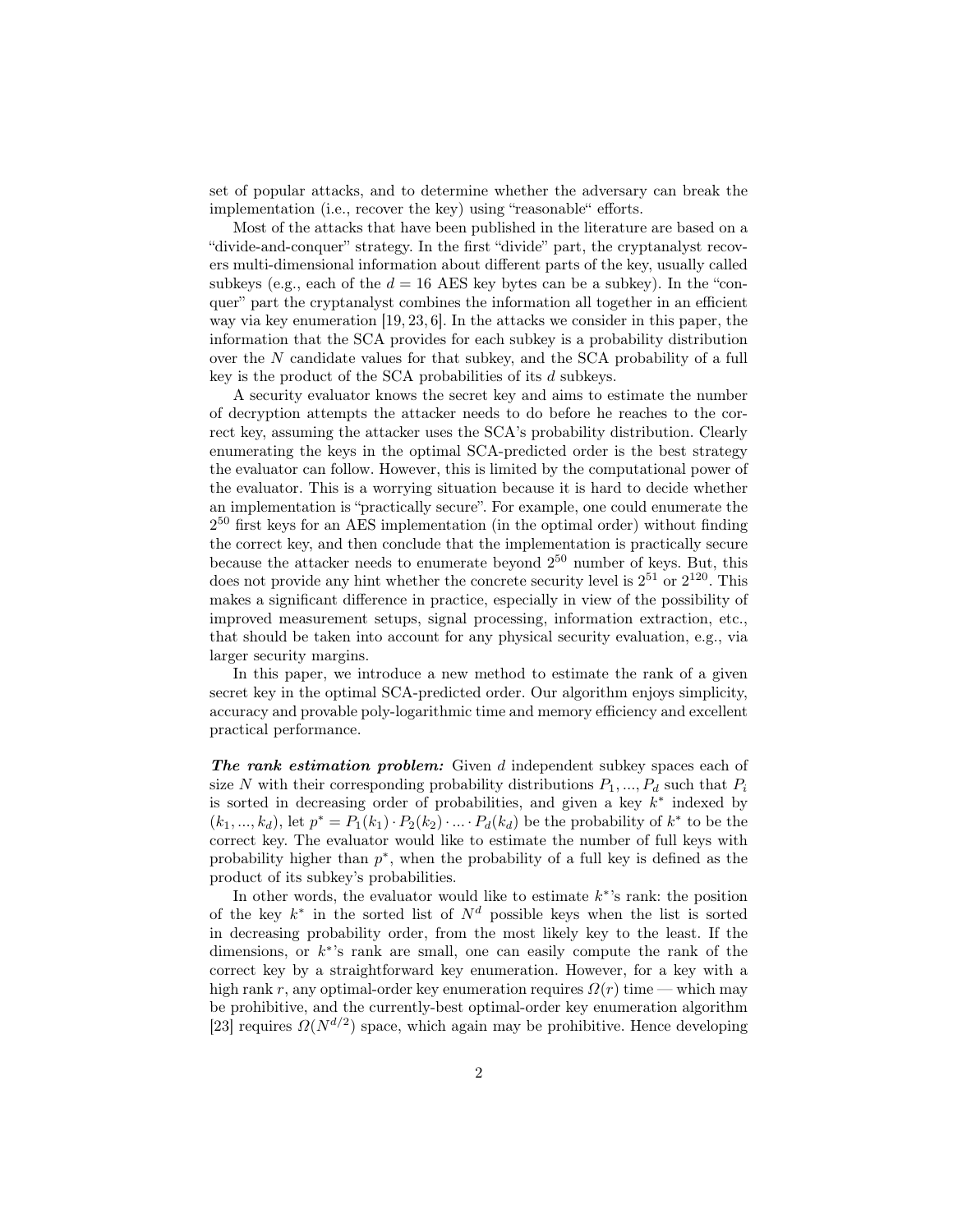fast and low-memory algorithms to estimate the rank without enumeration is of great interest.

#### 1.2 Related work

The best key enumeration algorithm so far, in terms of optimal-order, was presented by Veyrat-Charvillon, Gérard, Renauld and Standaert in [23]. However, its worst case space complexity is  $\Omega(N^{d/2})$  when *d* is the number of subkey dimensions and N is the number of candidates per subkey - and its space complexity is  $\Omega(r)$  when enumerating up to a key at rank  $r \leq N^{d/2}$ . Thus its space complexity becomes a bottleneck on real computers with bounded RAM in realistic SCA attacks.

Since then several near-optimal key enumeration were proposed [4, 18, 20, 26, 3, 10, 6, 15, 13, 14, 17, 22]. However, none of these key enumeration algorithms enumerate the whole key space within a realistic amount of time and with a realistic amount of computational power: enumerating an exponential key space will always come at an exponential cost. Hence the need for efficient and accurate rank estimation for keys that have a high rank.

The first rank estimation algorithm was proposed by Veyrat-Charvillon et al. [24]. They suggested to organize the keys by sorting their subkeys according to the a-posteriori probabilities provided, and to represent them as a highdimensional dataspace. The full key space can then be partitioned in two volumes: one defined by the key candidates with probability higher than the correct key, one defined by the key candidates with probability lower than the correct key. Using this geometrical representation, the rank estimation problem can be stated as the one of finding bounds on these "higher" and "lower" volumes. It essentially works by carving volumes representing key candidates on each side of their boundary, progressively refining the lower and upper bounds on the key rank. Refining the bounds becomes exponentially difficult at some point.

A number of works have investigated solutions to improve upon [24]. In particular, Glowacz et al. [10] presented a rank estimation algorithm that is based on a convolution of histograms and allows obtaining tight bounds for the key rank of (even large) keys. This Histogram algorithm is currently the best rank estimation algorithm we are aware of. The space complexity of this algorithm is  $O(d)$  where *d* is the number of dimensions and *B* is a design parameter controlling the number of the histogram bins. A comparable result was developed independently by Bernstein et al. [3].

Martin et al. [18] used a score-based rank enumeration, rather than a probability based rank estimation. They mapped the rank estimation to a knapsack problem, which can be simplified and expressed as path counting. Subsequently, in [16] Martin et al. show that their algorithm [18] is mathematically equivalent to the Histogram algorithm [10] for a suitable choice of their respective discretization parameter, thus they can both be equally accurate. Since the two algorithms are equivalent we compared our algorithm's performance only to that of the Histogram algorithm [10].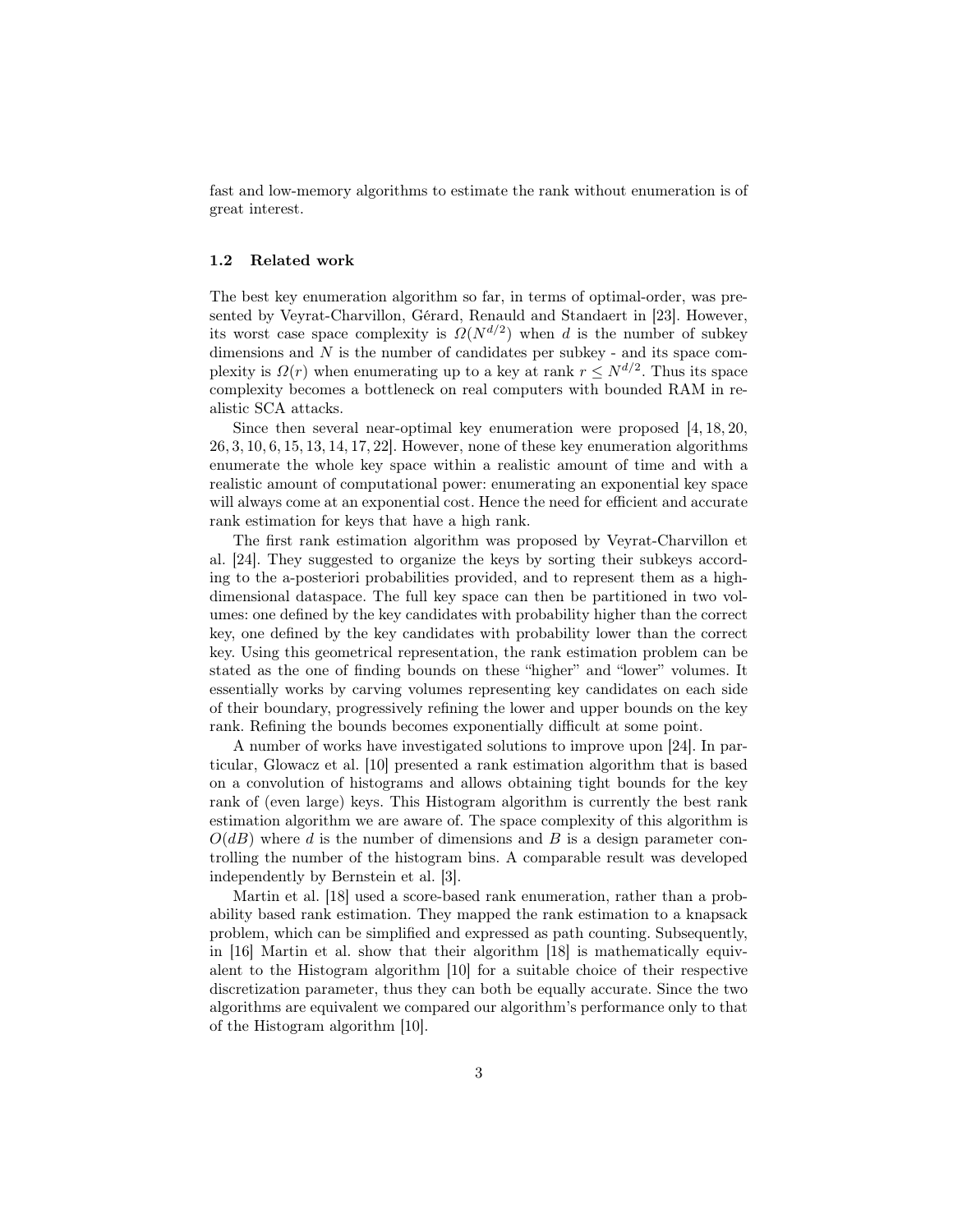Ye et al. investigated an alternative solution based on a weak Maximum Likelihood (wML) approach [26], rather than a Maximum Likelihood (ML) one for the previous examples. They additionally combined this wML approach with the possibility to approximate the security of an implementation based on "easier to sample" metrics, e.g., starting from the subkey Success Rates (SR) rather than their likelihoods. Later Duc et al. [7] described a simple alternative to the algorithm of Ye et al. and provided an "even easier to sample" bound on the subkey SR, by exploiting their formal connection with a Mutual Information metric. Recently, Wang at al. [25] presented a rank estimation for at dependent score lists.

Choudary et al. [5] presented a method for estimating Massey's guessing entropy (GM) which is the statistical expectation of the position of the correct key in the sorted distribution. Their method allows to estimate the GM within a few bits. However, the *actual* guessing entropy (GE), i.e., the *rank* of the correct key, is sometimes quite different from the expectation. In contrast, our algorithm focuses on the real GE.

### 1.3 Contribution

In this paper we propose a simple and effective new rank estimation method called ESrank, that is fundamentally different from previous approaches. We have rigorously analyzed its accuracy, time and space complexities. Our main idea is to use exponential sampling to drastically reduce the algorithm's complexity. We prove ESrank has a poly-logarithmic time- and space-complexity: for a design parameter  $1 < \gamma < 2$  ESrank has  $O(\frac{d^2}{4})$  $\frac{d^2}{4}(\log_\gamma N)^2 \log(\log_\gamma N))$  time and  $O(d \log_{\gamma} N + \frac{d^2}{16} (\log_{\gamma} N)^2)$  space, and it can be driven to any desired level of accuracy (trading off time and space against accuracy). Importantly, ESrank is simple to build from scratch, and requires no algorithmic tools beyond a sorting function.

Beyond asymptotic analysis, we evaluated the performance of ESrank through extensive simulations based on a real SCA data corpus, and compared it to the currently-best histogram-based algorithm. We showed that ESrank gives excellent rank estimation (with roughly a 1-bit margin between lower and upper bounds), with a performance that is on-par with the Histogram algorithm: a run-time of under 1 second, for all ranks up to  $2^{128}$ , on a standard laptop using at most 6.5 MB RAM. Hence ESrank is a useful addition to the SCA evaluator's toolbox.

# 2 The ESrank Algorithm for the case  $d = 2$

We start with describing the idea of our algorithm in case  $d = 2$ , then we shall extend this idea for the general case  $d \geq 2$ .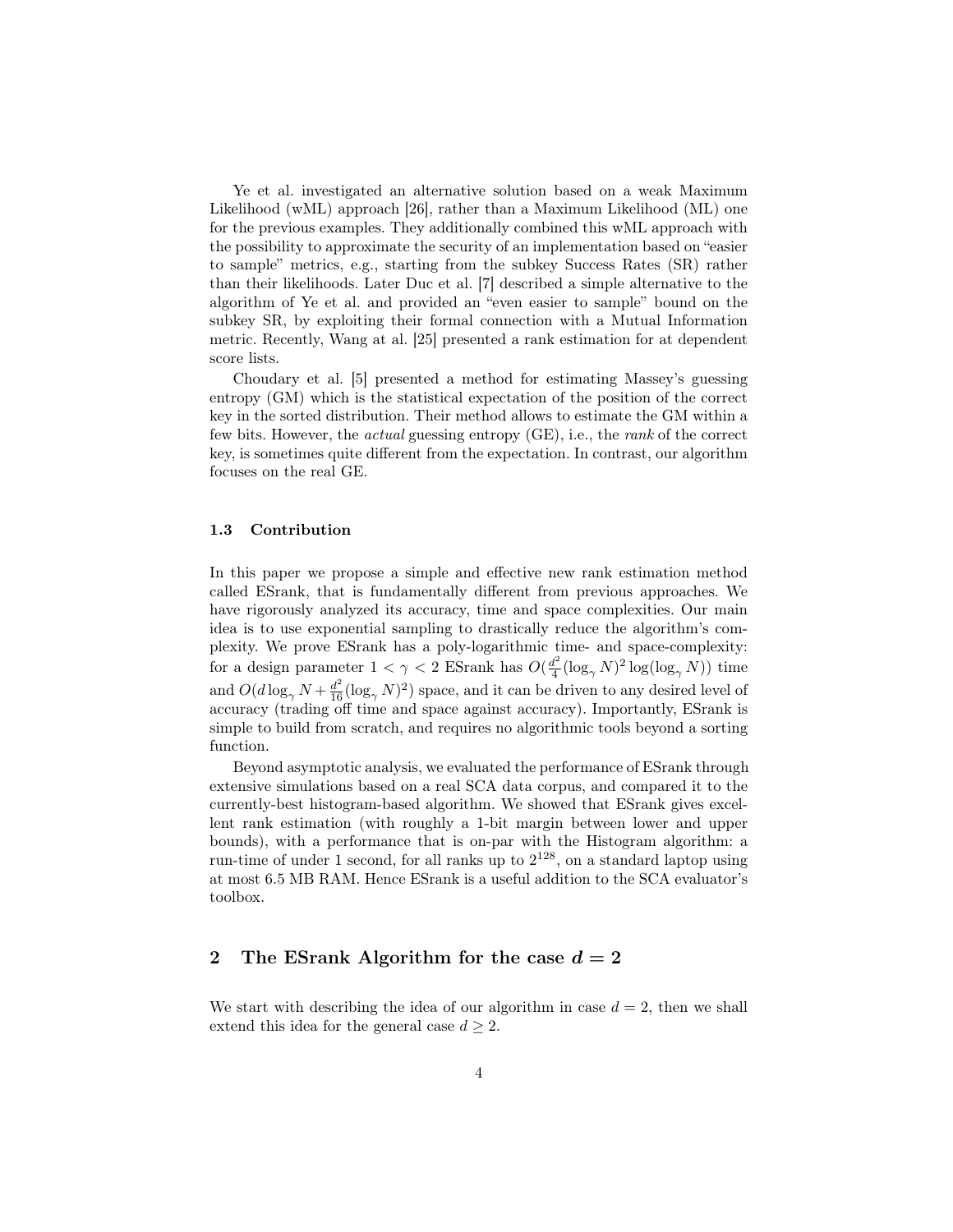### Algorithm 1: Exact rank.

**Input:** Two non-decreasing probability distributions  $P_1, P_2$  of size  $N$  each, the correct key  $k^* = (k_1, k_2)$  and its probability  $p^* = P_1[k_1] \cdot P_2[k_2]$ . Output:  $Rank(k^*)$ . 1  $i = 1$ ;  $j = N$ ;  $rank = 0$ ; 2 while  $i \leq N$  *and*  $j \geq 1$  do  $\begin{array}{c|c} \mathbf{3} & p = P_1[i] \cdot P_2[j]; \\ \mathbf{4} & \mathbf{if} \ p > p^* \ \mathbf{then} \end{array}$  $\textbf{4} \quad | \quad \textbf{if} \ \ p \geq p^* \ \textbf{then}$  $\mathbf{5}$  |  $rank = rank + j;$ 6  $i = i + 1;$ 7 else 8 |  $j = j - 1;$ 9 return *rank*;

### 2.1 An exact rank estimation for  $d = 2$

Definition 1 (*Rank*(*k ∗* )). *Let d non-increasing subkey probability distributions P*<sub>i</sub> for  $1 \le i \le d$  *and the correct key*  $k^* = (k_1, ..., k_d)$  *be given. Let*  $p^* = P_1[k_1] \cdot$ *... · Pd*[*kd*] *be the probability of the correct key. Then, define Rank*(*k ∗* ) *to be the number of keys*  $(x_1, ..., x_d)$  *s.t.*  $P_1[x_1] \cdot ... \cdot P_d[x_d] \geq p^*$ .

**Definition 2.** Let 2 non-increasing subkey probability distributions  $P_1$  and  $P_2$ , *each of size N*, the correct key  $k^* = (k_1, k_2)$  and an index  $1 \leq i \leq N$  *be given. Let*  $p^* = P_1[k_1] \cdot P_2[k_2]$  *be the probability of the correct key. Then define*  $H_i$  *to be the number of points*  $(i, j)$  *such that*  $P_1[i] \cdot P_2[j] \geq p^*$ , *i.e.*,

$$
H_i(k^*) = |\{(i,j)|P_1[i] \cdot P_2[j] \ge p^*\}|.
$$

The idea of the algorithm is to find  $H_i(k^*)$  for each *i*. The rank of the correct  $key k^*$  is the sum of  $H_i(k^*)$  over  $1 \leq i \leq N$ , i.e.,

$$
Rank(k^*) = \sum_{i=1}^{N} H_i(k^*).
$$

The pseudo code is described in Algorithm 1. The correctness of Algorithm 1 stems from the observation that  $H_i \geq H_{i+1}$  for all  $1 \leq i \leq N-1$ . Therefore, to find  $H_{i+1}$ , *j* starts from  $H_i$  and it is decreased until  $H_{i+1}$  is found.

**Proposition 1.** *The running time of Algorithm 1 is*  $\Theta(N)$ *.* 

**Proof:** At the beginning  $i = 1$  and  $j = N$ . In each iteration either i is increased by 1 or *j* is decreased by 1 until either  $i = N + 1$  or  $j = 0$ . Therefore, the number of steps is at most  $2 \cdot N$  in case both *i* and *j* reach their limits, and is at least *N* in case only one of them reaches it limit. Therefore, the running time is  $\Theta(N)$ .  $\Box$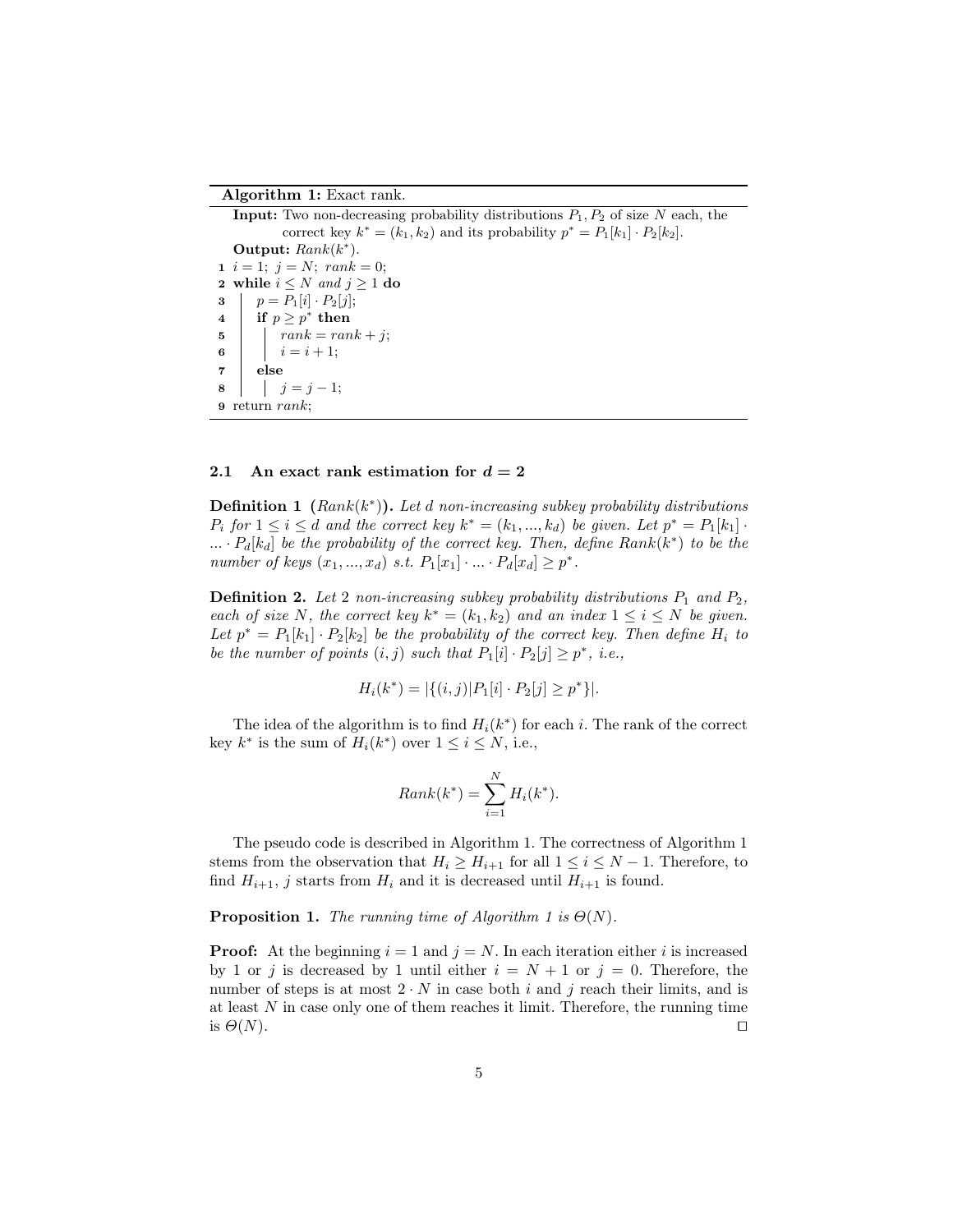### 2.2 Exponential Sampling with  $d = 2$

To make this algorithm faster, we use sampling. Intuitively, we sample a set of indices *SI* and run Algorithm 1 on the  $SI \times SI$  grid. On the sampled indices Algorithm 1 is no longer exact, but we can modify it to produce lower and upper bounds on  $Rank(k^*)$ . As we shall see, if we use exponential sampling, defined in Section 2.3, we can bound the inaccuracy introduced by the sampling.

Given a non-increasing subkey probability distribution *P* of size *N*, the sampling process returns a sampled probability distribution (*SI, SP*) of size *N<sup>s</sup>* where  $N_s = O(\log N)$ . *SI* contains the sampled indices and *SP* contains their corresponding probabilities such that  $SP[i] = P[SI[i]]$  for all  $i \leq N_s$ .

The goal of the exponential sampling is to maintain an invariant on the ratio between sampled indices. Let  $1 < \gamma \leq 2$  be given and let *b* be the smallest *i* such that  $i/(i-1) \leq \gamma$ . The first *b* sampled indices are the first *b* indices of *P*. The rest of the sampled indices are sampled from  $P$  at powers of  $\gamma$ . More formally, for all  $i \leq N_s - 1$  the sampled indices obey:

$$
\begin{cases}\nSI[i] = i & \text{if } i \leq b \\
SI[i]/SI[i-1] \leq \gamma \text{ and } SI[i+1]/SI[i-1] > \gamma & \text{otherwise.} \n\end{cases}
$$
\n(1)

E.g., if  $\gamma = 2$  then  $b = 2$ , and for  $SI = \{1, 2, 4, 8, \ldots, N\}$  invariant (1) holds. The pseudo code of this sampling is described in Algorithm 2. Note that the indices 1 and *N* are always included in *SI*.

**Lemma 1.** *If SI is the output of Algorithm 2 then for any index*  $i \geq b + 1$  *in SI it holds that*

$$
SI[i] = \lfloor \gamma \cdot SI[i-1] \rfloor.
$$

*and*

$$
SI[i]-SI[i-1]=\lfloor(\gamma-1)\cdot SI[i-1]\rfloor.
$$

Proof: According to Algorithm 2, it holds that

$$
\frac{SI[i]}{SI[i-1]} \le \gamma
$$

and

$$
\frac{SI[i]+1}{SI[i-1]} > \gamma.
$$

Therefore,

$$
\gamma \cdot SI[i-1] - 1 < SI[i] \leq \gamma \cdot SI[i-1].
$$

Since *SI*[*i*] is an integer it holds

$$
SI[i] = \lfloor \gamma \cdot SI[i-1] \rfloor.
$$

The difference  $SI[i] - SI[i-1]$  obeys

$$
(\gamma-1)\cdot SI[i-1]-1
$$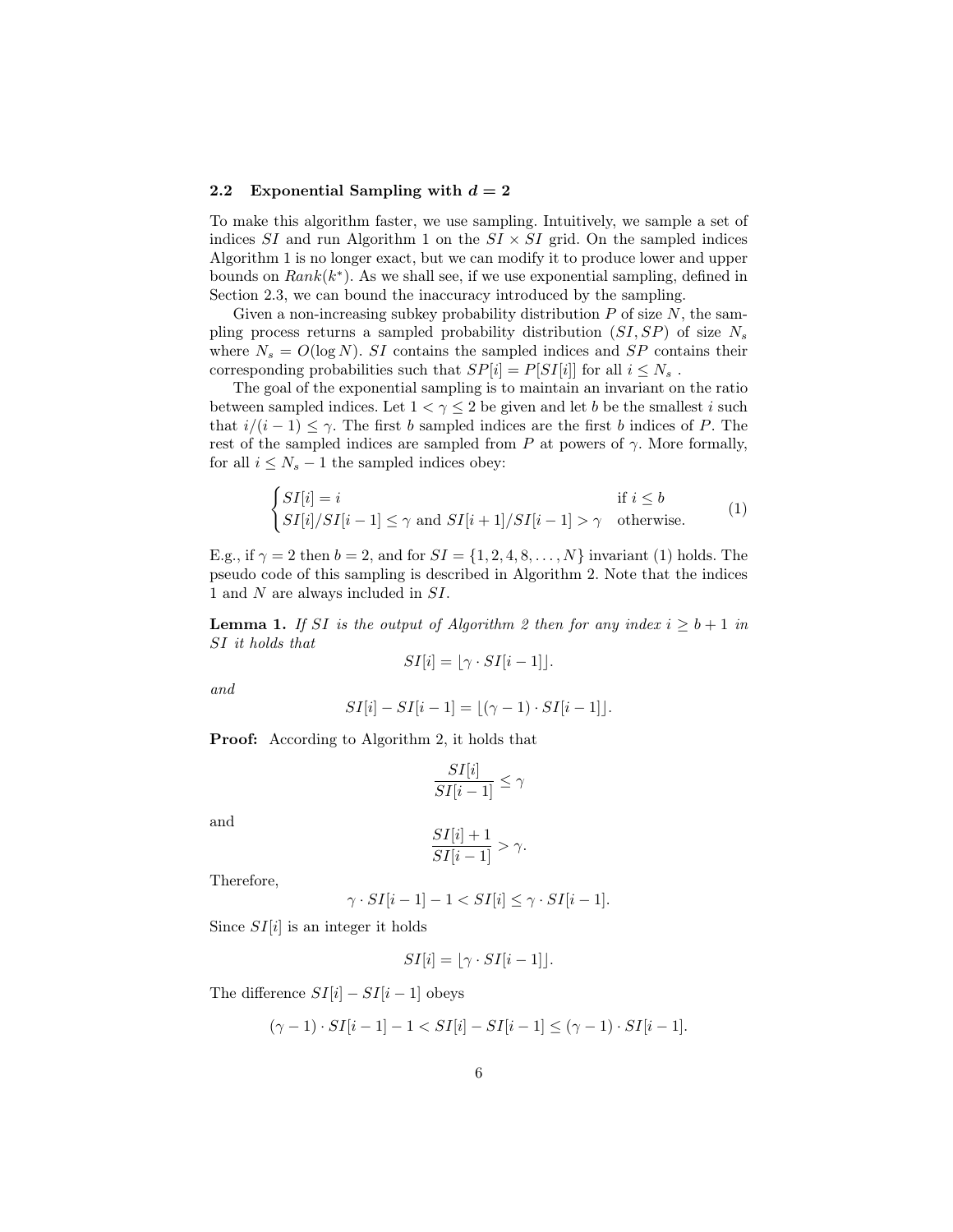### Algorithm 2: Sampling Process.

**Input:** A probability distribution *P* of size  $N$ ,  $b$ ,  $\gamma$ . Output: A sampled probability distribution (*SI, SP*). 1 for  $i = 1$  *to*  $b$  do  $2 \mid SI[i] = i; SP[i] = P[i];$ 3  $j = b$ ;  $i = j + 1$ ;  $c = j + 1$ ; 4 while *i < N* do 5 if  $i/j \leq \gamma$  and  $(i+1)/j > \gamma$  then<br>6 if  $SI[c] = i$ ;  $SP[c] = P[i]$ ;  $SI[c] = i; SP[c] = P[i];$  $c = c + 1; j = i; i = i + 1;$ 8  $SI[c] = N$ ;  $SP[c] = P[N]$ ; 9 return (*SI, SP*);

The indices of *SI* are integers, therefore we get

$$
SI[i] - SI[i-1] = \lfloor (\gamma - 1) \cdot SI[i-1] \rfloor.
$$

*⊓⊔*

**Proposition 2.** Let  $N_s = |SI|$  be the size the sample returned by Algorithm 2. *Then*  $b + \log_{\gamma}(N/b) \leq N_s < b + \log_{\gamma}(N/(b-1)).$ 

**Proof:** Since  $b \cdot r^{Ns} \geq N$  and  $b \cdot r^{Ns-1} \leq N$ .

Definition 3. *Let two sampled probability distributions* (*SI, SP*1)*,*(*SI, SP*2)*, each of size*  $N_s$ *, the correct key*  $k^* = (k_1, k_2)$ *, its probability*  $p^*$  *and an index*  $1 \leq i \leq N_s$  be given. Then define  $H_i^S$  to be the number of points  $(i, j)$  s.t.  $1 \leq j \leq N$  and  $SP_1[i] \cdot P_2[j] \geq p^*$ , *i.e.*,

$$
H_i^S(k^*) = |\{(i,j)|1 \le j \le N \text{ and } SP_1[i] \cdot P_2[j] \ge p^*\}|.
$$

The difference between every two successive indices in the sampled probability distributions might be bigger than 1, i.e.,  $SI[i+1] - SI[i] > 1$  therefore, besides counting  $H_i^S$  for each  $i \leq N_s$  we also need to add the number of points  $(i, j)$  such that  $SI[i] \leq i \leq SI[i + 1]$ . Recall that Algorithm 2 always includes  $i = N$  in *SI*.

Definition 4. *Let two sampled probability distributions* (*SI, SP*1)*,*(*SI, SP*2)*, each of size*  $N_s$ *, the correct key*  $k^* = (k_1, k_2)$ *, its probability*  $p^*$  *and an index*  $1 \leq i \leq N_s$  be given. Then define  $H_{a,b}^S$  be the number of  $(i, j)$  s.t.  $1 \leq j \leq N$ *and*  $SI[a] < i < SI[b]$  *and*  $SP_1[i] \cdot P_2[j] \geq p^*$ , *i.e.*,

$$
H_{a,b}^{S}(k^{*}) = |\{(i,j)|1 \leq j \leq N \text{ and } SP_1[i] \cdot P_2[j] \geq p^{*} \text{ and } SI[a] < i < SI[b] \}|.
$$

The idea of Algorithm 3 is to find  $H_i^S(k^*)$  for each  $i \in \{1, ..., N_s\}$  and  $H_{i,i+1}^S(k^*)$  for each  $i \in \{1, ..., N_s - 1\}$ . The rank of the correct key  $k^*$  is the following sum:

$$
Rank(k^*) = \sum_{i=1}^{N_s} H_i^S(k^*) + \sum_{i=1}^{N_s-1} H_{i,i+1}^S(k^*).
$$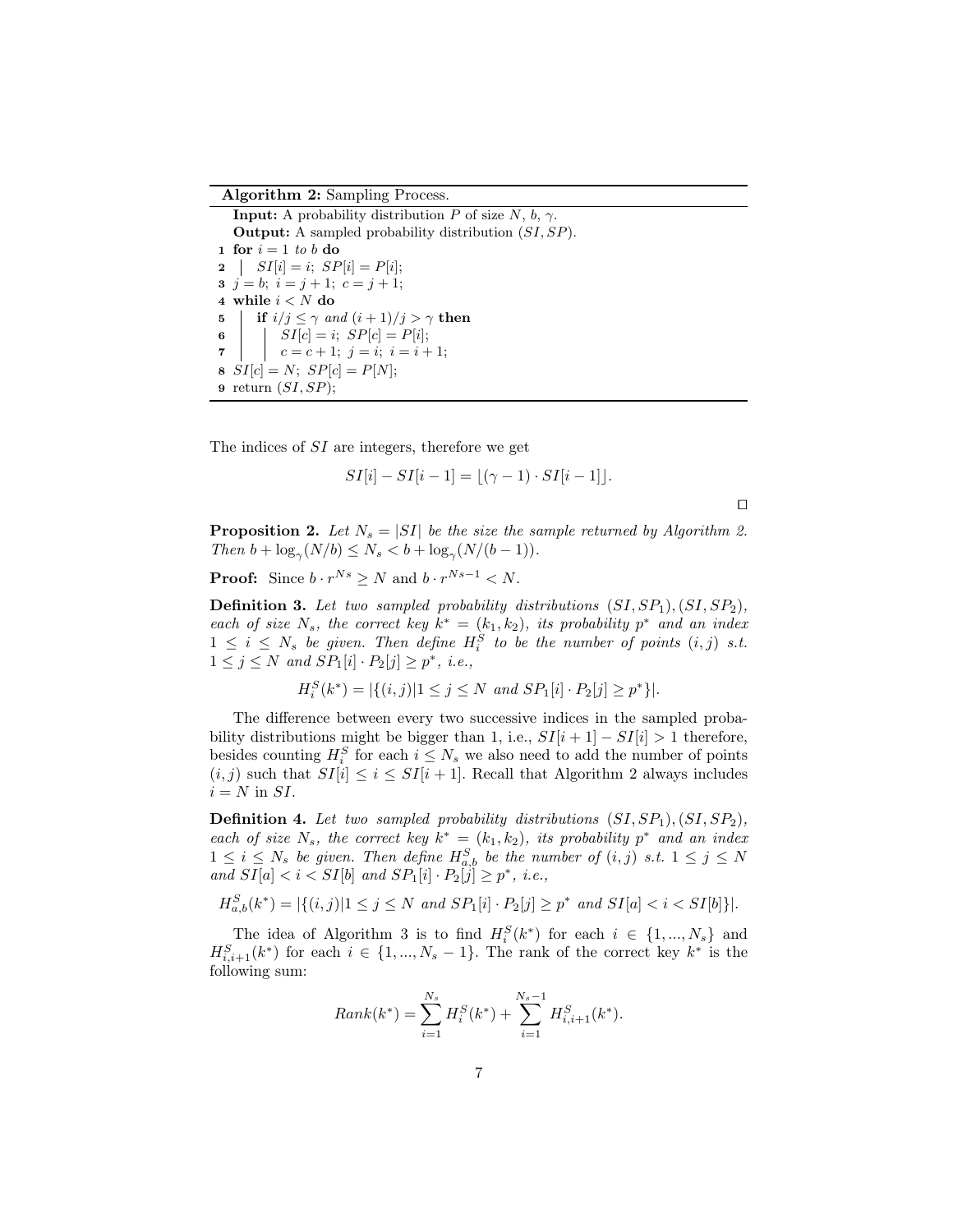#### Algorithm 3: Calculating Upper and Lower bounds.

**Input:** Sampled probability distributions  $SP_1$ ,  $SP_2$  each of size  $N_s$ , *b*, the correct key  $k^* = (k_1, k_2)$  and it probability  $p^*$ . **Output:** Upper and lower bounds on  $Rank(k^*)$ . 1 *iLast* =  $N_s$ ; *jLast* =  $N_s$ ; 2 if  $k_1 == 1$  then  $jLast = k_2$ ; 3 if  $k_2 = 1$  then  $iLast = k_1$ ; 4  $i = 1$ ;  $j = jLast$ ;  $ub = 0$ ;  $lb = 0$ ; 5 while  $i \leq i$ *Last* and  $j \geq 1$  do<br>6  $\mid pCurr = SP_1[i] \cdot SP_2[j];$ 6  $pCurr = SP<sub>1</sub>[i] \cdot SP<sub>2</sub>[j];$ <br>**7** if  $pCurr > p^*$  then  $\mathbf{r}$  | if  $pCurr \geq p^*$  then 8  $|u = l = SI_2[j]; uPrev = u;$ 9  $\vert$   $ub = ub + u; lb = lb + l;$  $\begin{array}{|c|c|c|}\n\hline\n\textbf{10} & \textbf{if } i \geq b+1 \textbf{ then} \\
\hline\n\textbf{11} & \textbf{ib} = ub+uP\n\end{array}$ 11  $\begin{cases}\n1b = ub + uPrev \cdot (SI[i] - SI[i-1] - 1); \\
1b = lb + l \cdot (SI[i] - SI[i-1] - 1); \n\end{cases}$  $lb = lb + l \cdot (SI[i] - SI[i-1] - 1);$ 13  $i = i + 1;$ 14 else if  $j > 1$  then 15 **if**  $pNext = SP_1[i] \cdot SP_2[j-1];$ <br>**if**  $pNext < p^* < pCurrent$  the if  $pNext < p^* < pCurrent$  then 17 **u** =  $SI[j] - 1; l = SI[j - 1]; uPrev = u;$ <br>
18 *ub* =  $ub + u: lb = lb + l$ ;  $ub = ub + u$ ;  $lb = lb + l$ ;  $\begin{array}{|c|c|c|}\n\hline\n\textbf{19} & \textbf{10} & \textbf{if } i \geq b+1 \textbf{ then } \\
\hline\n\textbf{20} & \textbf{if } u b = ub+uP\n\end{array}$  $20$   $\vert$   $\vert$   $\vert$   $ub = ub + uPrev \cdot (SI[i] - SI[i-1] - 1);$  $21$  **d**  $\qquad$   $\qquad$   $\qquad$   $\qquad$   $\qquad$   $\qquad$   $\qquad$   $\qquad$   $\qquad$   $\qquad$   $\qquad$   $\qquad$   $\qquad$   $\qquad$   $\qquad$   $\qquad$   $\qquad$   $\qquad$   $\qquad$   $\qquad$   $\qquad$   $\qquad$   $\qquad$   $\qquad$   $\qquad$   $\qquad$   $\qquad$   $\qquad$   $\qquad$   $\qquad$   $\qquad$   $\qquad$   $\qquad$   $\qquad$   $\qquad$   $\$ 22 | |  $i = i + 1;$  $23$  else **24 j j**  $j = j - 1;$ 25 else 26 **j**  $j = j - 1;$ 27 if  $j < 1$  and  $i \leq i$  *Last* then  $28 \mid ub = ub + uPrev \cdot (SI[i] - SI[i-1] - 1);$ 29 return (*lb, ub*);

Since we are given sampled distributions, we cannot calculate the exact values of  $H_i^S(k^*)$  and  $H_{i,i+1}^S(k^*)$ . Instead we calculate upper and lower bounds for each  $H_i^S(k^*)$  and  $H_{i,i+1}^S(k^*)$  as illustrated in Figure 1.

**Definition 5.** Let  $up(H_i^S(k^*))$  be an upper bound of  $H_i^S(k^*)$  and let  $up(H_{i,i+1}^S(k^*))$ *be an upper bound of*  $H_{i,i+1}^S(k^*)$ *, i.e.,* 

$$
H_i^S(k^*) \le up(H_i^S(k^*)) \text{ and } H_{i,i+1}^S(k^*) \le up(H_{i,i+1}^S(k^*)).
$$

**Definition 6.** Let  $low(H_i^S(k^*))$  be a lower bound of  $H_i^S(k^*)$  and let  $low(H_{i,i+1}^S(k^*))$ *be a lower bound of*  $H_{i,i+1}^S(k^*)$ *, i.e.,* 

$$
H_i^S(k^*) \ge \text{low}(H_i^S(k^*)) \text{ and } H_{i,i+1}^S(k^*) \ge \text{low}(H_i^S(k^*)).
$$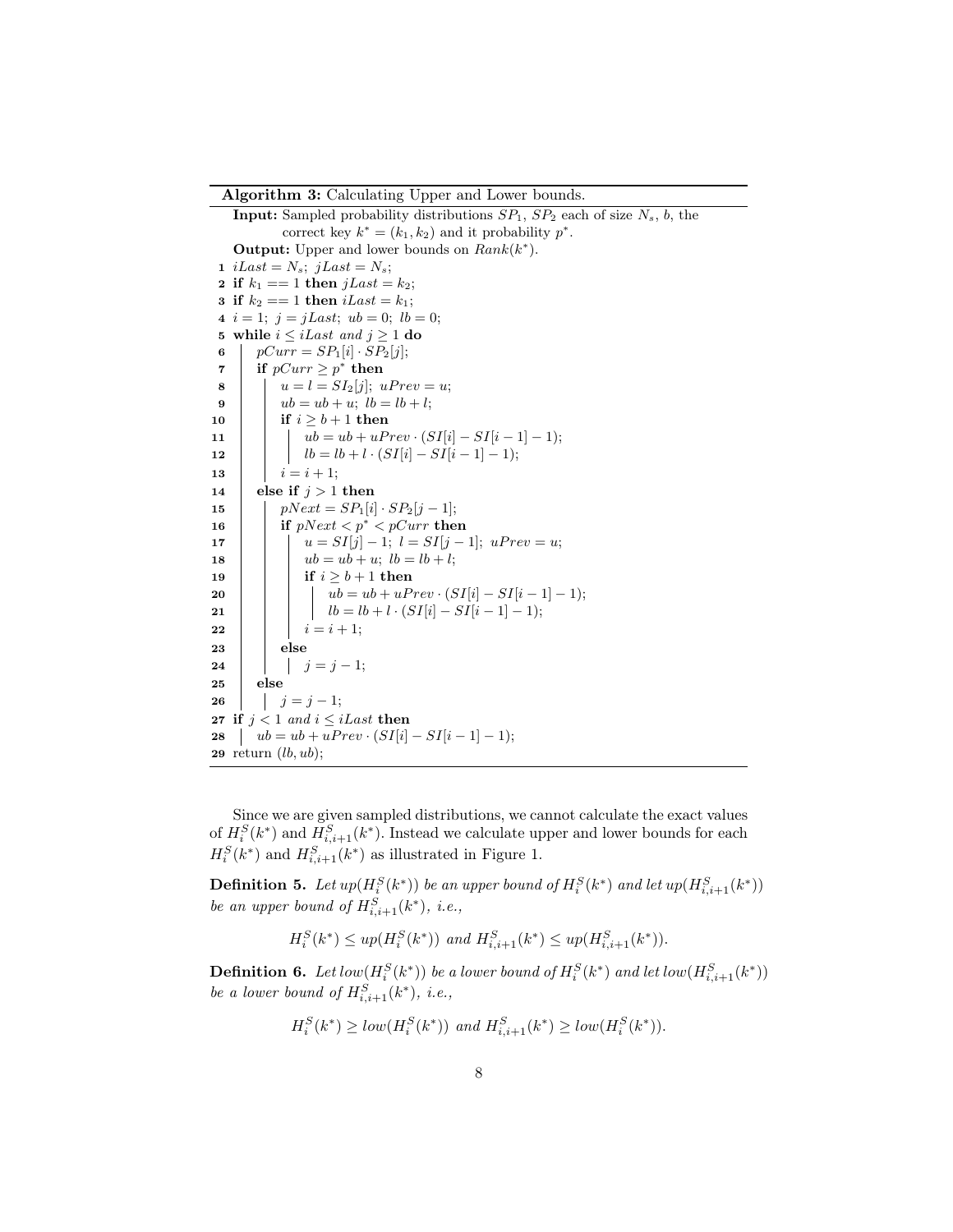

Fig. 1. The red bars represent the un-sampled *Hi*'s, and the black grid represents the sampled indices in *SI*. For each sampled index  $1 \leq i \leq N_s$  the blue circles are upper and lower bounds on  $H_i^S(k^*)$ . The yellow-shaded rectangles represent  $H_{i,i+1}^S(k^*)$  for each  $b \leq i \leq N_s - 1$ , for two different keys. Note that the yellow-shaded rectangles stop exactly one index before the sampled indices, in both dimensions.

Therefore, it holds

$$
\sum_{i=1}^{N_s} low(H_i(k^*)) + \sum_{i=1}^{N_s - 1} low(H_{i,i+1}(k^*)) \leq Rank(k^*) \leq
$$
\n
$$
\leq \sum_{i=1}^{N_s} up(H_i(k^*)) + \sum_{i=1}^{N_s - 1} up(H_{i,i+1}(k^*)).
$$
\n(2)

### 2.3 Bounding the Sampled Distributions

Given two probability distributions  $P_1$  and  $P_2$ , each of size  $N$ , we first sample the indices using Algorithm 2. We get sampled probability distributions (*SI, SP*1) and (*SI, SP*2) each of size *N<sup>s</sup>* when *SI* is the set of sampled indices and *SP*1*, SP*<sup>2</sup> are the corresponding sampled probabilities. Given these sampled probability distributions, the next step is to calculate an upper bound and a lower bound for  $Rank(k^*)$ . This is done in Algorithm 3.

To do this, it keeps two variables: *ub* for the upper bound and *lb* for the lower bound. At the beginning, both *ub* and *lb* are initialized to 0.

**Definition 7.** Given a key  $k^*$ , and given  $1 \leq i \leq N_s$ , let  $u_i$  be the value of  $u$  at *iteration i in Algorithm 3 and let l<sup>i</sup> be the value of l at iteration i in Algorithm 3.*

Algorithm 3 starts with  $i = 1$  and  $j = N_s$ . It decreases *j* until one of the two options happens:

(a) (line 16) We reach the highest *j* such that

$$
SP_1[i] \cdot SP_2[j] < p^* < SP_1[i] \cdot SP_2[j-1].
$$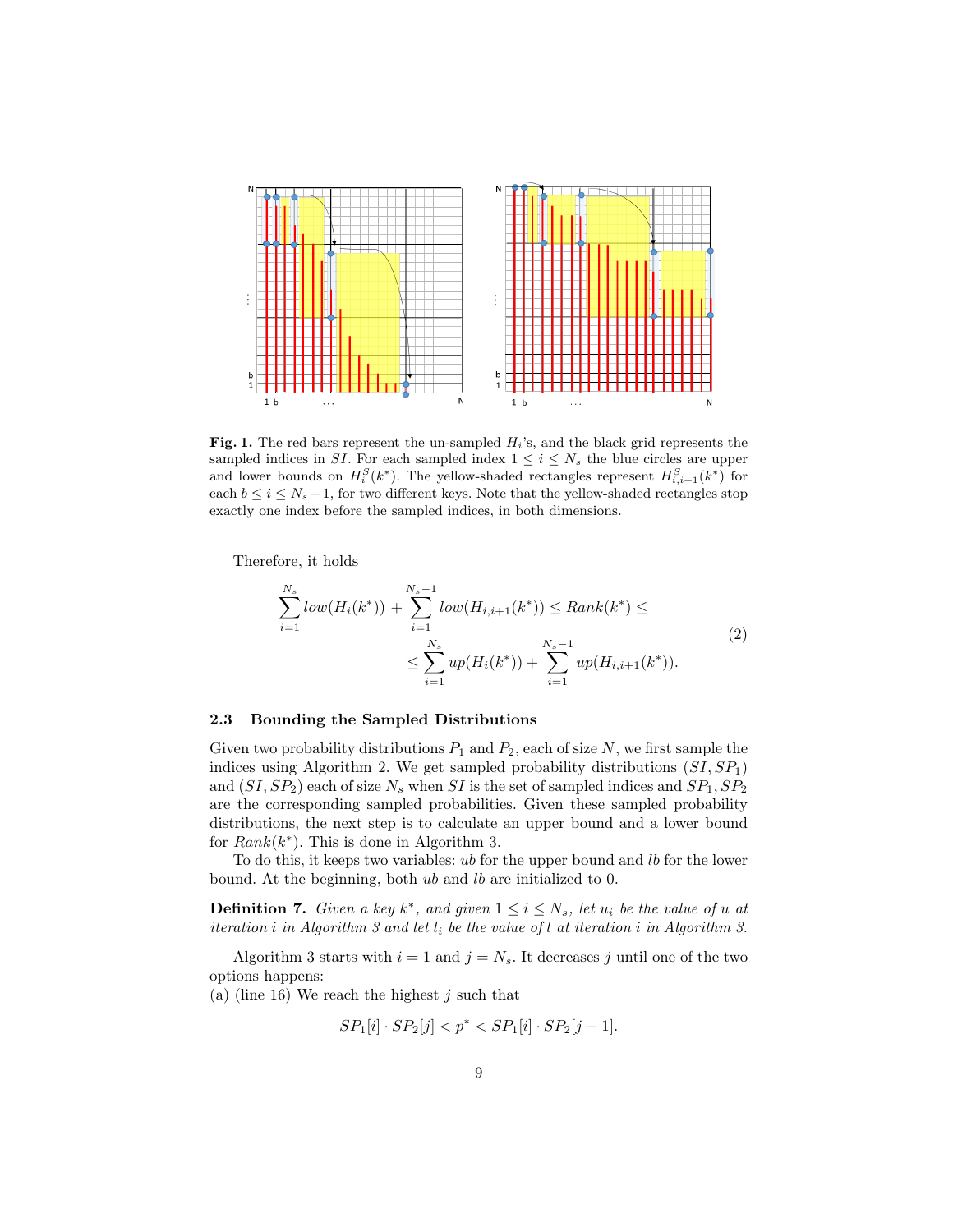In this case  $(i, j) \in H_i^S(k^*)$  but  $(i, j - 1) \notin H_i^S(k^*)$ , therefore

$$
SI[j-1] \le H_i^S(k^*) \le SI[j] - 1.
$$

Therefore the values of *l<sup>i</sup>* and *u<sup>i</sup>* become

$$
l_i = SI[j-1] \text{ and } u_i = SI[j] - 1,
$$
\n(3)

and the running totals *ub* and *lb* are updated (line 9). (b) (line 7) We reach the highest *j* such that

$$
SP_1[i] \cdot SP_2[j] \ge p^*.
$$

In this case we have the exact value of  $H_i^S(k^*)$  which is

$$
H_i^S(k^*) = SI[j].
$$

Therefore the values of  $l_i$  and  $u_i$  become

$$
l_i = u_i = SI[j],\tag{4}
$$

and the running totals *ub* and *lb* are updated (line 18).

In the next step, after finding bounds on  $H_i^S$ , the algorithm moves to  $i+1$  and finds bounds on  $H_{i+1}^S$ . Since  $H_i^S \ge H_{i+1}^S$  we start from *j* of the previous iteration i.e., *j* s.t.  $SI[j-1]$  ≤  $H_i^S$  ≤  $SI[j]$  and decrease it to get the corresponding bounds on  $H_{i+1}^S$ .

Once  $i \ge b + 1$  (lines 10, 19) the difference  $SI[i] - SI[i-1] \ge 1$  therefore  $H_{i-1,i}^S(k^*) \geq 1$  and it should be added. To upper bound this number we multiply the upper bound of  $H_{i-1}^S$ , which is  $uPrev_i = u_{i-1}$ , by the width of  $H_{i-1,i}^S(k^*)$ , which is  $(SI[i] - SI[i-1] - 1)$  (lines 11, 20). To lower bound  $H_{i-1,i}^S(k^*)$  we multiply the lower bound of  $H_i^S$ , which is  $l_i$  by the width of  $H_{i-1,i}^S(k^*)$ , (lines 12, 21); see Figure 1.

Theorem 1. *Let two sampled probability distributions SP*<sup>1</sup> *and SP*2*, which are sampled from the probability distributions P*<sup>1</sup> *and P*<sup>2</sup> *respectively using Algorithm 2 with*  $\gamma > 1$  *be given and let b be the smallest i such that*  $i/(i-1) \leq \gamma$ *. For a key*  $k^*$ , *let ub and lb be the outputs of Algorithm 3. Then*  $ub/lb \leq \gamma^2$ *.* 

Proof: From Equation (2) it holds that

$$
ub = \sum_{i=1}^{N_s} up(H_i(k^*)) + \sum_{i=1}^{N_s-1} up(H_{i,i+1}(k^*)).
$$

Since

$$
up(H_i^S(k^*)) = u_i
$$
 and  $up(H_{i,i+1}(k^*)) = u_i \cdot (SI[i+1] - SI[i] - 1)$ 

we get

$$
ub = \sum_{i=1}^{N_s} u_i + \sum_{i=1}^{N_s - 1} u_i \cdot (SI[i+1] - SI[i] - 1).
$$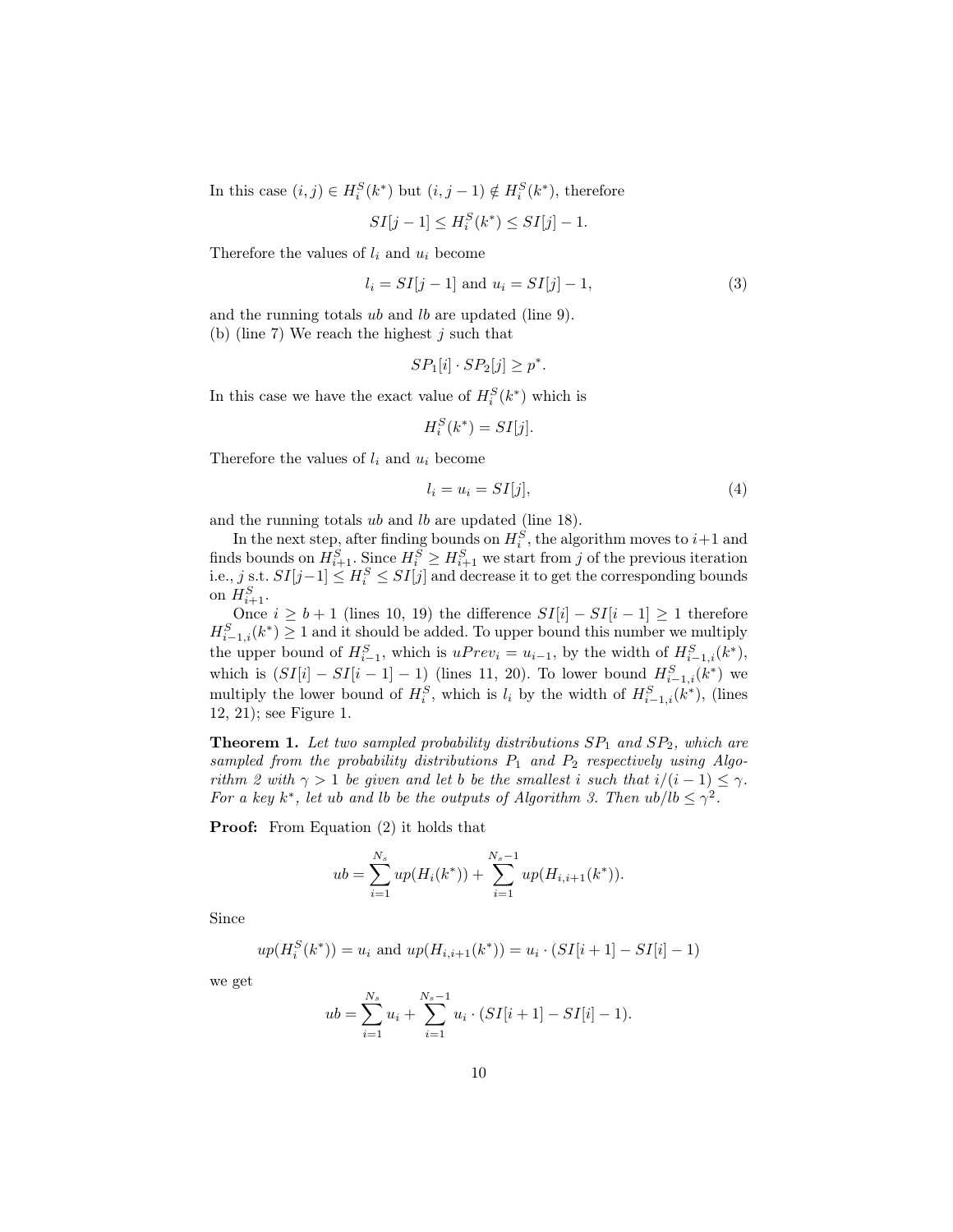Since  $SI[i + 1] - SI[i] = 1$  for all  $1 \leq i \leq b - 1$ , the first  $b - 1$  elements of the second sum are 0.

$$
ub = \sum_{i=1}^{N_s} u_i + \sum_{i=b}^{N_s-1} u_i \cdot (SI[i+1] - SI[i]) - 1)
$$
  

$$
\sum_{i=1}^{b-1} u_i + \sum_{i=b}^{N_s-1} (u_i + u_i \cdot (SI[i+1] - SI[i] - 1)) + u_{N_s}
$$
  

$$
\sum_{i=1}^{b-1} u_i + \sum_{i=b}^{N_s-1} u_i \cdot (SI[i+1] - SI[i])) + u_{N_s}
$$

Separating the *b*'th term from the second sum we get

$$
ub \le \left(\sum_{i=1}^{b-1} u_i\right) + u_b \cdot (SI[b+1] - SI[b]) + u_{Ns} + \sum_{i=b+1}^{N_s - 1} u_i \cdot (SI[i+1] - SI[i]). \tag{5}
$$

Similarly from Equation (2) it holds that

$$
lb = \sum_{i=1}^{N_s} low(H_i(k^*)) + \sum_{i=1}^{N_s-1} low(H_{i,i+1}(k^*)).
$$

Since

$$
low(H_i^S(k^*)) = l_i
$$
 and  $low(H_{i,i+1}(k^*)) = l_{i+1} \cdot (SI[i+1] - SI[i] - 1)$ 

(Note the shift in indices where the multiplication is by the lower bound of  $i+1$ ) we get

$$
lb = \sum_{i=1}^{N_s} l_i + \sum_{i=1}^{N_s - 1} l_{i+1} \cdot (SI[i+1] - SI[i] - 1).
$$

Again the first  $b-1$  elements of the second sum are 0, therefore

$$
lb = \sum_{i=1}^{N_s} l_i + \sum_{i=b}^{N_s-1} l_{i+1} \cdot (SI[i+1] - SI[i] - 1).
$$

By shifting index *i* by 1 in the second sum, we get

$$
lb = \sum_{i=1}^{N_s} l_i + \sum_{i=b+1}^{N_s} l_i \cdot (SI[i] - SI[i-1] - 1)
$$
  
= 
$$
\sum_{i=1}^{b} l_i + \sum_{i=b+1}^{N_s} (l_i + l_i \cdot (SI[i] - SI[i-1] - 1))
$$
  
= 
$$
\sum_{i=1}^{b} l_i + \sum_{i=b+1}^{N_s} l_i \cdot (SI[i] - SI[i-1])
$$
  

$$
\geq \sum_{i=1}^{b} l_i + \sum_{i=b+1}^{N_s-1} l_i \cdot (SI_1[i] - SI_1[i-1]).
$$
 (6)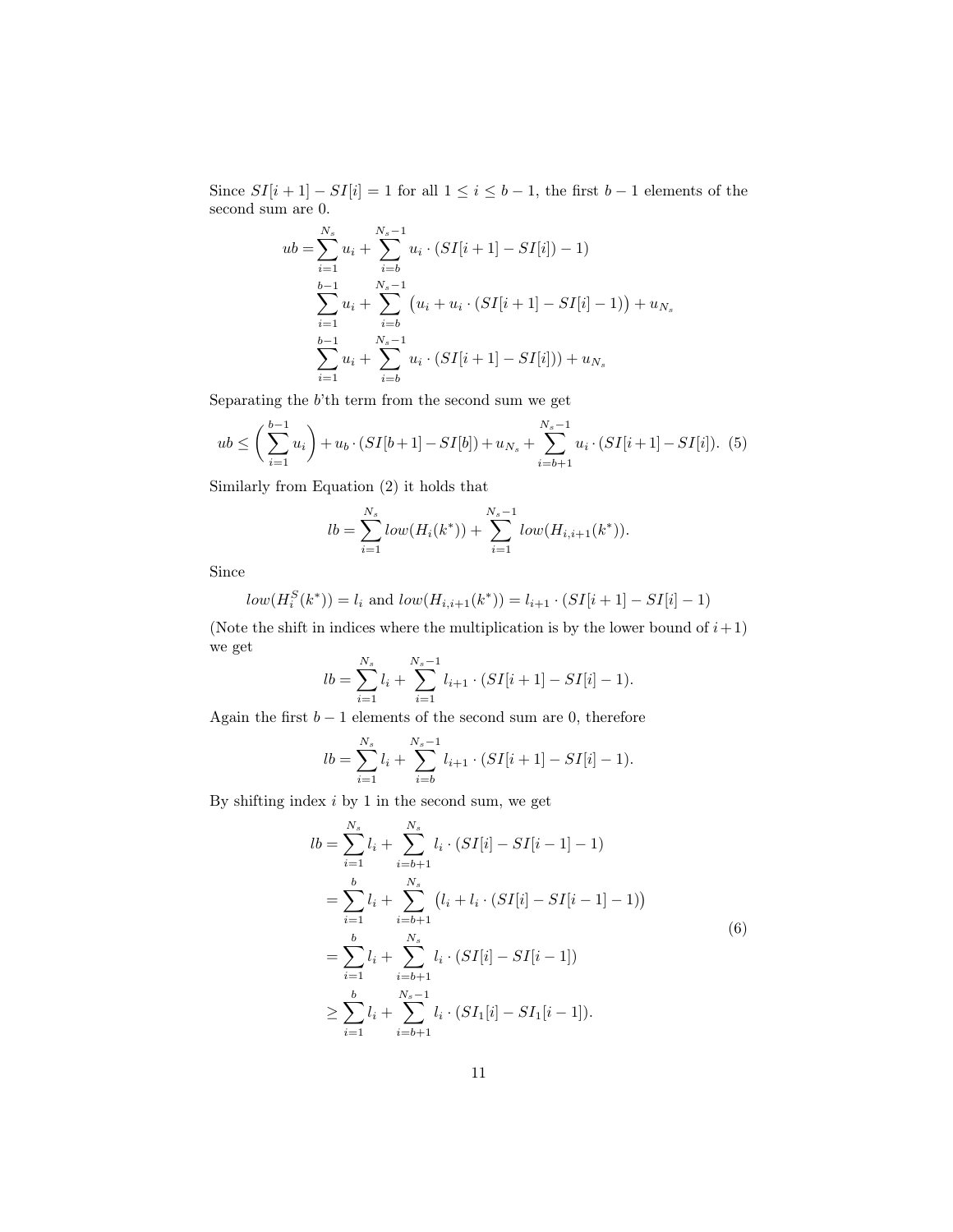In order to show  $ub/lb \leq \gamma^2$ , we prove the following two Lemmas (in the Appendix):

Lemma 2.

$$
\left(\sum_{i=b+1}^{N_s-1} u_i \cdot (SI[i+1] - SI[i])\right) / \left(\sum_{i=b+1}^{N_s-1} l_i \cdot (SI[i] - SI[i-1])\right) \le \gamma^2
$$

Lemma 3.

$$
\left( \left( \sum_{i=1}^{b-1} u_i \right) + u_b \cdot \left( SI[b+1] - SI[b] \right) + u_{N_s} \right) / \left( \sum_{i=1}^{b} l_i \right) \leq \gamma^2.
$$

### 3 The general case  $d > 2$

Given  $d > 2$  sampled probability distributions  $(SI_1, SP_1), ..., (SI_d, SP_d)$ , and the correct key  $k^* = (k_1, ..., k_d)$ , we now follow the intuition of the  $d = 2$  case to solve the general case. To do so, we organize the *d* distributions into pairs, merge the pairs into  $d/2$  joint distributions, sub-sample the joint distributions, and continue in the same way until we get to a single pair of distributions sampled from the  $N^{d/2}$ -dimensioned half-keys. We achieve this via a sequence of algorithms described below.

#### 3.1 Merging two sampled distributions into a joint distribution

Given two sampled non-increasing probability distributions (*SI*1*, SP*1)*,*(*SI*2*, SP*2), each of size *Ns*, we wish to merge them into one non-increasing distribution, and compute lower and upper bounds on the ranks of the points. Algorithm 4 implements this task.

First, the algorithm goes over the grid of  $N_s^2$  points  $(i, j)$  such that  $1 \le i \le N_s$ and  $1 \leq j \leq N_s$ . For each point  $(i, j)$  it calculates the point's probability  $SP_1[i]$ *· SP*2[*j*]. Then, we sort these points in decreasing order of their probabilities.

Given two consecutive points  $(i_1, j_1)$  and  $(i_2, j_2)$  in the sorted order such that  $Prob(i_1, j_1) \ge Prob(i_2, j_2)$ , all the points whose probability is greater than  $Prob(i_1, j_1)$  are also greater than  $Prob(i_2, j_2)$ , therefore, all the points in the rank of  $(i_1, j_1)$  are contained in the rank of  $(i_2, j_2)$ . Relying on this observation, if we know the order of the  $N_s^2$  points according to their probabilities, we can bound the accumulative rank of these points while going over them from the most likely point to the least. In this way, the upper-bound of the rank of the current point  $(i_c, j_c)$  is the upper bound of the previous point  $(i_p, j_p)$  plus the following expressions:

+ 
$$
(SI[j_p + 1] - SI[j_p]) \cdot (SI[i_p + 1] - SI[i_p] - 1)
$$
  
+  $SI[j_p + 1] - SI[j_p] - 1$   
+ 1  
=  $(SI[j_p + 1] - SI[j_p]) \cdot (SI[i_p + 1] - SI[i_p]).$  (7)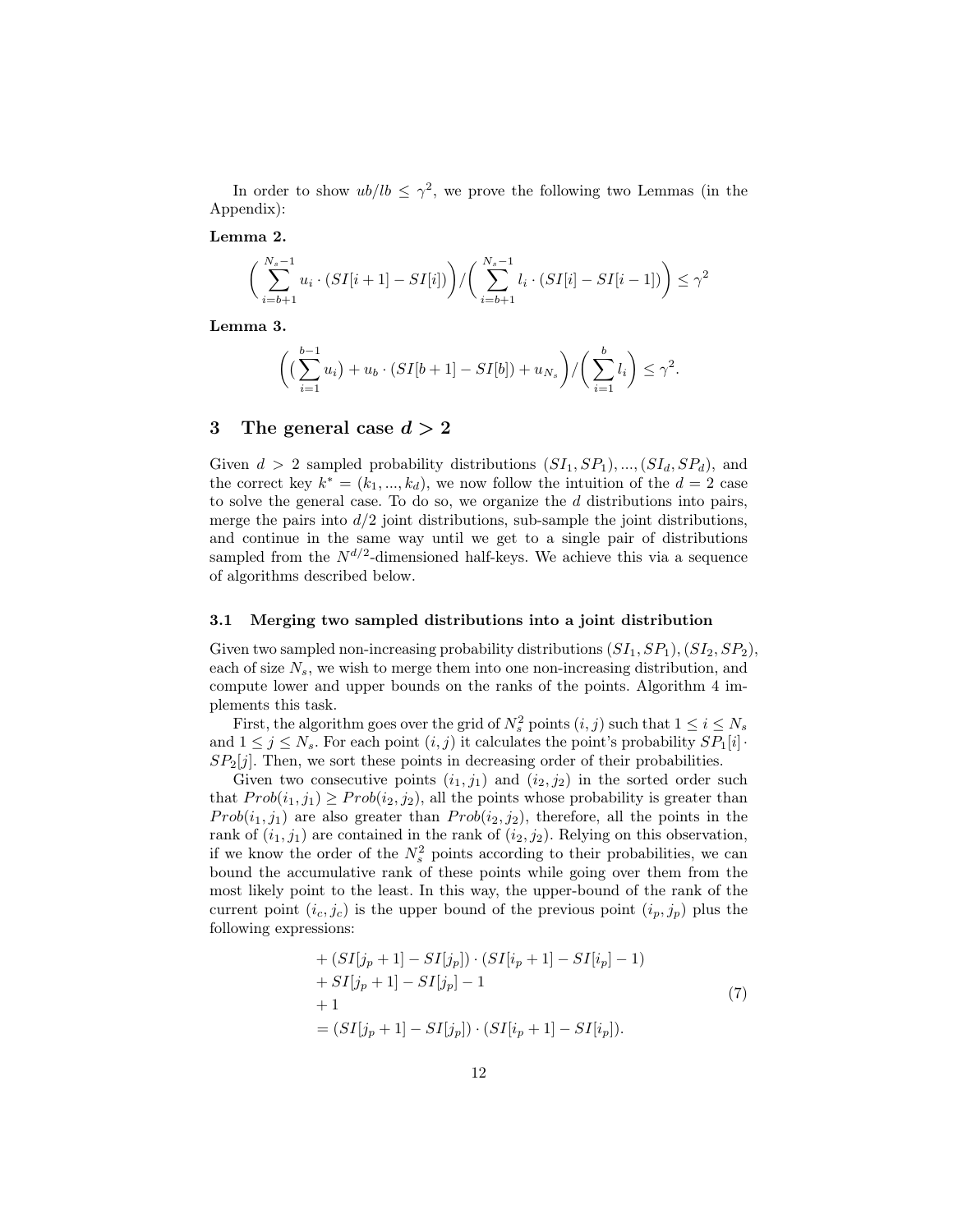Algorithm 4: Calculating the joint probability distribution.

**Input:** Sampled probability distributions  $SP_1$ ,  $SP_2$  each of size  $N_s$ . Output: Joint probability distribution. 1  $r = 1$ ; 2 for  $i = 1$  to  $N_s$  do  $3 \quad \vert \quad \textbf{for} \; j = 1 \; to \; N_s \; \textbf{do}$  $Y(r, 1) = SP_1[i] \cdot SP_2[j];$   $Y(r, 2) = (i, j);$  $r = r + 1;$ 6  $Y = Sort(Y)$  in decreasing order of  $Y(r, 1)$ ;  $7 \text{ } ub(1,1) = 1; \text{ } ub(1,2) = SP<sub>1</sub>[1] \cdot SP<sub>2</sub>[1];$ 8  $lb(1, 1) = 1$ ;  $lb(1, 2) = SP<sub>1</sub>[1] \cdot SP<sub>2</sub>[1]$ ; 9 for  $r = 2$  to  $N_s^2$  do 10  $(i_c, j_c) = Y(r, 2); (i_p, j_p) = Y(r - 1, 2);$ <br>
11  $ub(r, 1) = ub(r - 1, 1) + (SI(j_p + 1) - S)$ 11  $\begin{cases} \nu b(r,1) = \nu b(r-1,1) + (SI(j_p+1) - SI(j_p)) \cdot (SI(i_p+1) - SI(i_p); \\ \nu b(r,1) = \nu b(r-1,1) + (SI(i_p) - SI(i_p-1)) \cdot (SI(i_p) - SI(i_p-1); \end{cases}$ 12  $lb(r, 1) = lb(r - 1, 1) + (SI(j_c) - SI(j_c - 1)) \cdot (SI(i_c) - SI_1(i_c - 1));$ <br>
13  $ub(r, 2) = lb(r, 2) = Y(r, 2);$  $ub(r, 2) = lb(r, 2) = Y(r, 2);$ 14 return (*ub, lb*);

The first term in (7),  $(SI[j_p + 1] - SI[j_p]) \cdot (SI[i_p + 1] - SI[i_p] - 1)$ , represents the number of points that might come after the previous point and before the current point, which are not on the  $SI$  grid. I.e., these are the points  $(i, j)$  s.t.

$$
SI[i_p] < i < SI[i_p + 1]
$$
 and  $SI[j_p] \leq j < SI[j_p + 1]$ .

 $SI[j_p+1]$  is not included since we haven't reached that point yet.

The second term in (7),  $SI[j_p+1]-SI[j_p]-1$ , represents the number of points that might come after the previous point and before the current point which *are* on the *SI* grid. I.e., these are the points  $(i, j)$  s.t.

$$
i = SI[i_p]
$$
 and  $SI[j_p] < j < SI[j_p + 1]$ .

 $SI[j_p]$  is not included since the point  $(SI[i_p], SI[j_p])$  is the previous point and it was already included and  $SI[j_p+1]$  is not included since we haven't reached that point yet.

The last addition in (7) is 1, accounting for the current point itself.

The resulting expression can be seen in Algorithm 4 (line 11). A similar derivation can be done for the lower bound (omitted).

Note that Algorithm 4 does not require the one-dimensional ranks or even knowing upper or lower bounds on the one-dimensional ranks.

### 3.2 Sampling the joint probability distribution

The output of Algorithm 4 is a distribution over  $N_s^2$  elements. We now show that we can sub-sample this distribution, via exponential sampling, using the *same* parameters *b* and  $\gamma$  used to create the one-dimension samples. Theorem 2 below shows that a sub-sampling with the same *b* and  $\gamma$  always exists.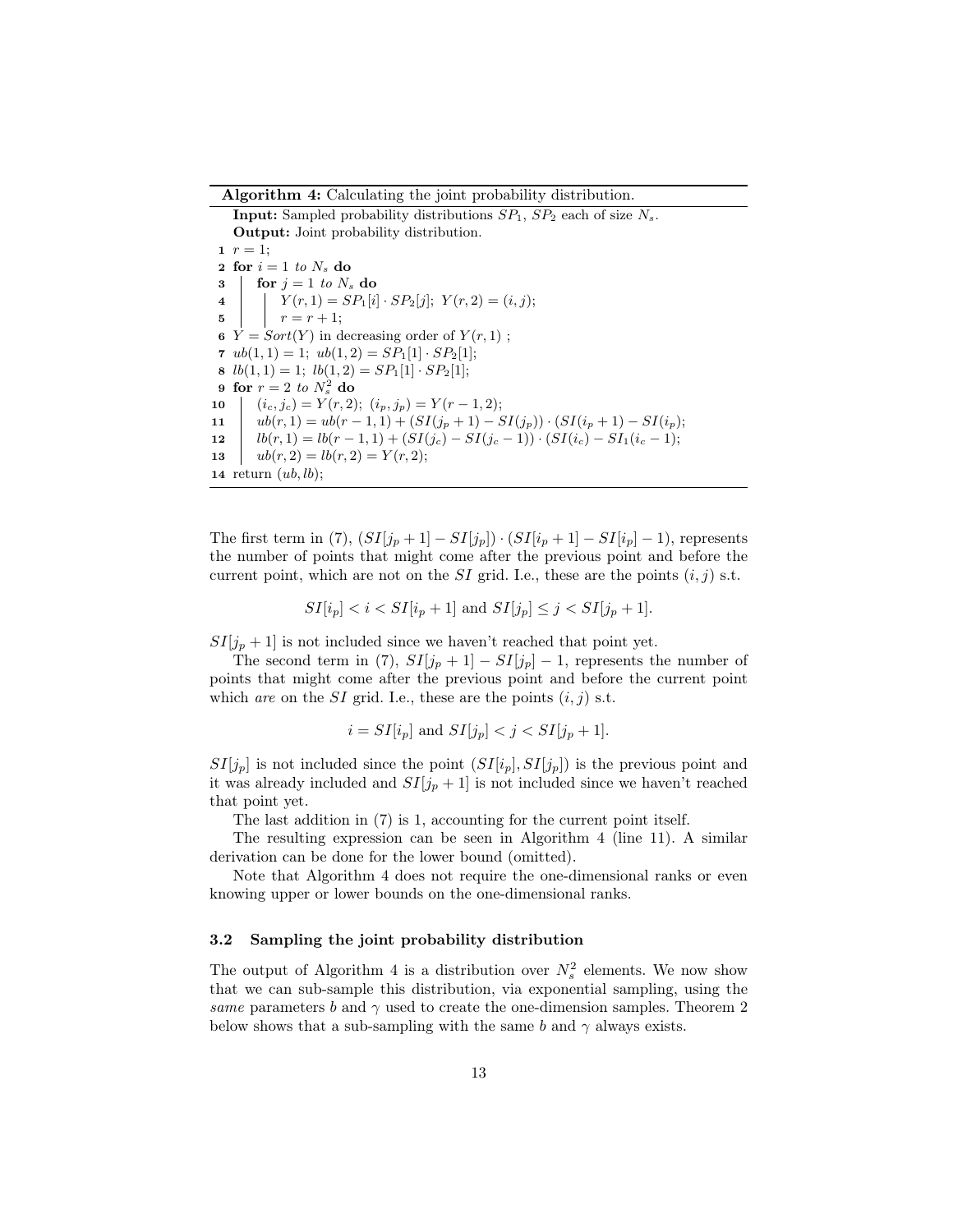Algorithm 5: Sub-Sampling the joint distribution.

**Input:** A joint probability distribution  $(inSI, inSP)$  of size  $N_s^2$ , *b*,  $\gamma$ . Output: A sampled probability distribution (*SI, SP*). 1 for  $i = 1$  to b do 2  $|SI[i] = inSI[i]; SP[i] = inSP[i];$ 3  $j = b$ ;  $i = j + 1$ ;  $c = i + 1$ ; 4 while  $i < N_s^2$  do 5 if  $insI[i]/inSI[j] \leq \gamma$  and  $insI[i+1]/inSI[j] > \gamma$  then<br>6 if  $SI[c] = insI[i];$   $SP[c] = insP[i];$  $SI[c] = inSI[i];$   $SP[c] = inSP[i];$  $r \mid c = c + 1; j = i;$ 8  $SI[c] = inSI[N_s^2];$   $SP[c] = inSP[N_s^2];$ 9 return (*SI, SP*);

We would like to sample this joint probability distribution using Algorithm 2, using *b* and  $\gamma$ , except now instead of the 1-dimensional ranks we sample using the rank-upper/lower-bounds, See Algorithm 5.

For this, we shall prove in Lemma 5 that the first *b* indices of the joint probability distribution are 1*, ..., b* and we shall prove in Theorem 2 that the ratio between any two successive ranks is at most *γ*.

**Lemma 4.** For any index  $i \geq b+1$  in SI it holds that

$$
SI[i] - SI[i-1] \le (\gamma - 1) \cdot SI[i-1].
$$

Lemma 5. *Given two sampled probability distributions* (*SI*1*, SP*1) *and* (*SI*2*, SP*2) *that are sampled by Algorithm 2 merged by Algorithm 4. The first b upper ranks in the upper joint probability distribution are the integers* 1*, .., b and the first b lower ranks in the lower joint probability distribution are the integers* 1*, .., b.*

**Proof:** According to the sampling process in Algorithm 2 it holds:  $\forall i \leq b$  $SI_1[i] = i$  and  $SI_2[i] = i$ . Therefore, the joint probability contains the indices of  $(i, j) \in \{1, ..., b\} \times \{1, ..., b\}$ . Since the first *b* points with the highest probabilities are somewhere in the square:  $\{1, ..., b\} \times \{1, ..., b\}$ . The rank of the first *b* composed only from points in this square, therefore for  $i \leq b$ , the upper bound and lower bound of the *i*'th element in the joint distribution are equal to each other and equal to *i*.

Theorem 2. *Given the joint probability distribution of the sampled probability distributions* (*SI*1*, SP*1)*,*(*SI*2*, SP*2)*, The ratio between any two consecutive upper (lower)* ranks is at most  $\gamma$ , where  $1 < \gamma \leq 2$ .

**Proof:** Let  $up(i_c, j_c)$  be the upper bound on the rank of point  $(i_c, j_c)$  as in Algorithm 4. As can be seen in Algorithm 4 the difference between the upper ranks of any two consecutive points  $(i_c, j_c)$  and  $(i_p, j_p)$  is

$$
up(i_c, j_c) - up(i_p, j_p) = (SI_2(j_p + 1) - SI_2(j_p)) \cdot (SI_1(i_p + 1) - SI_1(i_p)).
$$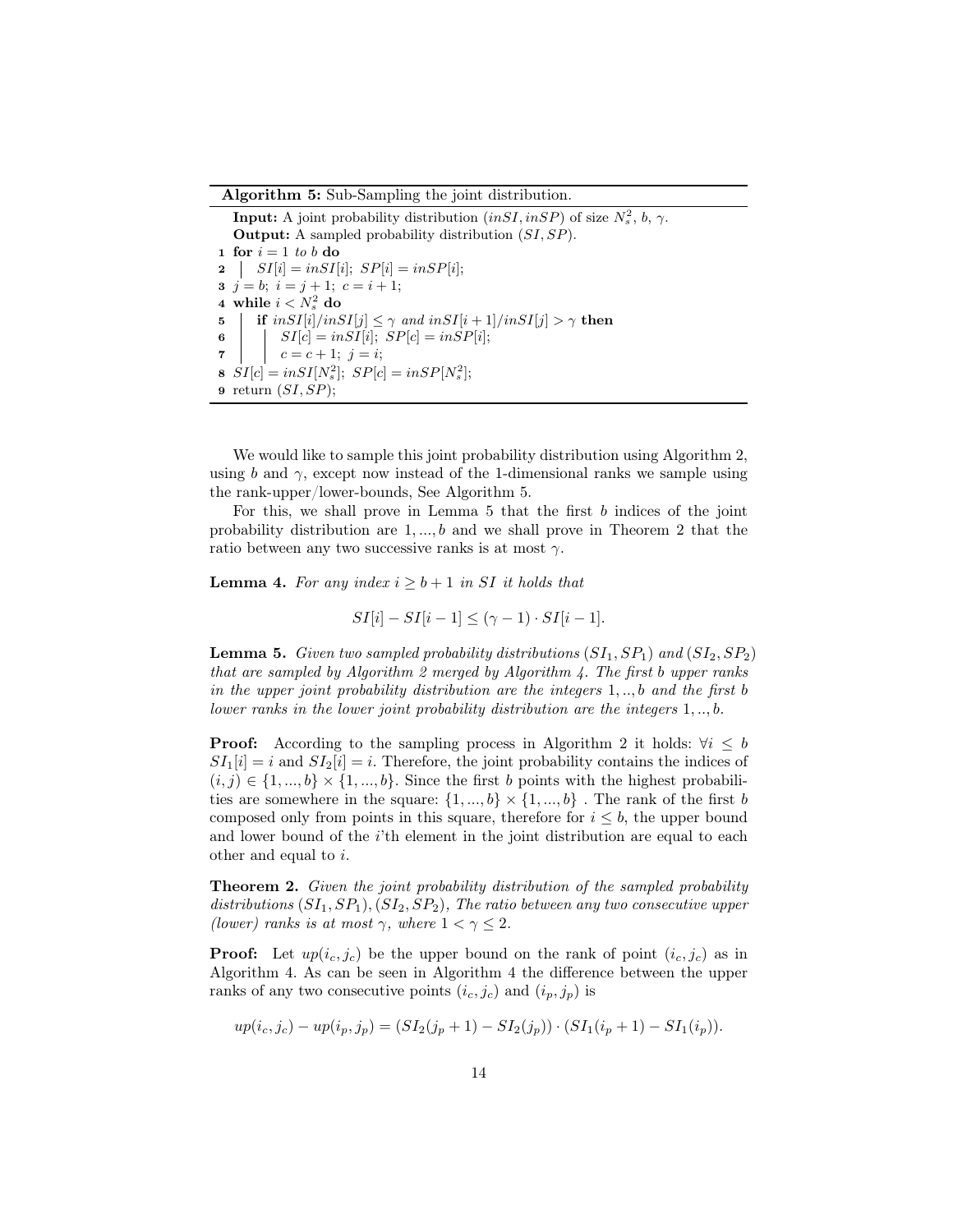By Lemma 4 it holds that

$$
SI_2(j_p + 1) - SI_2(j_p) \leq SI_2(j_p) \cdot (\gamma - 1)
$$
  
\n
$$
SI_1(i_p + 1) - SI_1(i_p) \leq SI_1(i_p) \cdot (\gamma - 1).
$$

Therefore,

$$
up(i_c, j_c) - up(i_p, j_p) \leq SI_2(j_p) \cdot SI_1(i_p) \cdot (\gamma - 1)^2
$$

The trivial lower bound of  $rank(i_p, j_p)$  is the multiplication of its index, therefore

$$
up(i_n, j_n) - up(i_p, j_p) \le up(i_p, j_p) \cdot (\gamma - 1)^2
$$

Since  $1 < \gamma \leq 2$ , it holds  $(\gamma - 1)^2 \leq (\gamma - 1)$ , therefore

$$
up(i_c, j_c) - up(i_p, j_p) \le up(i_p, j_p) \cdot (\gamma - 1)
$$

and we get

$$
up(i_c, j_c) \le up(i_p, j_p) \cdot \gamma.
$$

Similarly, as can be seen in Algorithm 4 the difference between the lower ranks of any two successive points  $(i_n, j_n)$  and  $(i_p, j_p)$  is

$$
up(i_c, j_c) - up(i_p, j_p) = (SI_2(j_c) - SI_2(j_c - 1)) \cdot (SI_1(i_c) - SI_1(i_c - 1)).
$$

A similar argument shows that  $low(i_c, j_c) \leq low(i_p, j_p) \cdot \gamma$ .

Theorem 2 shows that in the joint  $N_s \times N_s$  distribution, the upper (lower) bounds of every two consecutive points (in sorted order) obey the invariant  $ub(i_c, j_c) \leq \gamma \cdot ub(i_p, j_p).$ 

Corollary 1. *The sample produced by Algorithm 5 on an input distribution of* size  $N_s^2$  consists of  $O(N_s)$  ranks.

### 3.3 The ESrank Algorithm: Putting it all together

Given  $d > 2$  sampled probability distributions  $(SI_1, SP_1), ..., (SI_d, SP_d)$ , and the correct key  $k^* = (k_1, ..., k_d)$ , we first merge the *d* sampled probability distributions into *d/*2 sampled joint distributions, so that we get *d/*2 sampled upper- and lower-bounded distributions. Now, We take the *d/*2 upper-bounded distributions and merge them into *d/*4 sampled upper-bounded distributions, and similarly for the lower bounded distribution. We continue in the same way until we get two pairs of joint distributions: one pair of upper sampled joint distributions and one pair of lower sampled joint distributions. Now, we apply Algorithm 3 on the upper pair sampled joint distribution to get the upper bound of *Rank*(*k ∗* ) and again, we apply Algorithm 3 on the lower pair sampled joint distribution to get the lower bound of *Rank*(*k ∗* ). Algorithm 6 shows the complete pseudo-code for ESrank.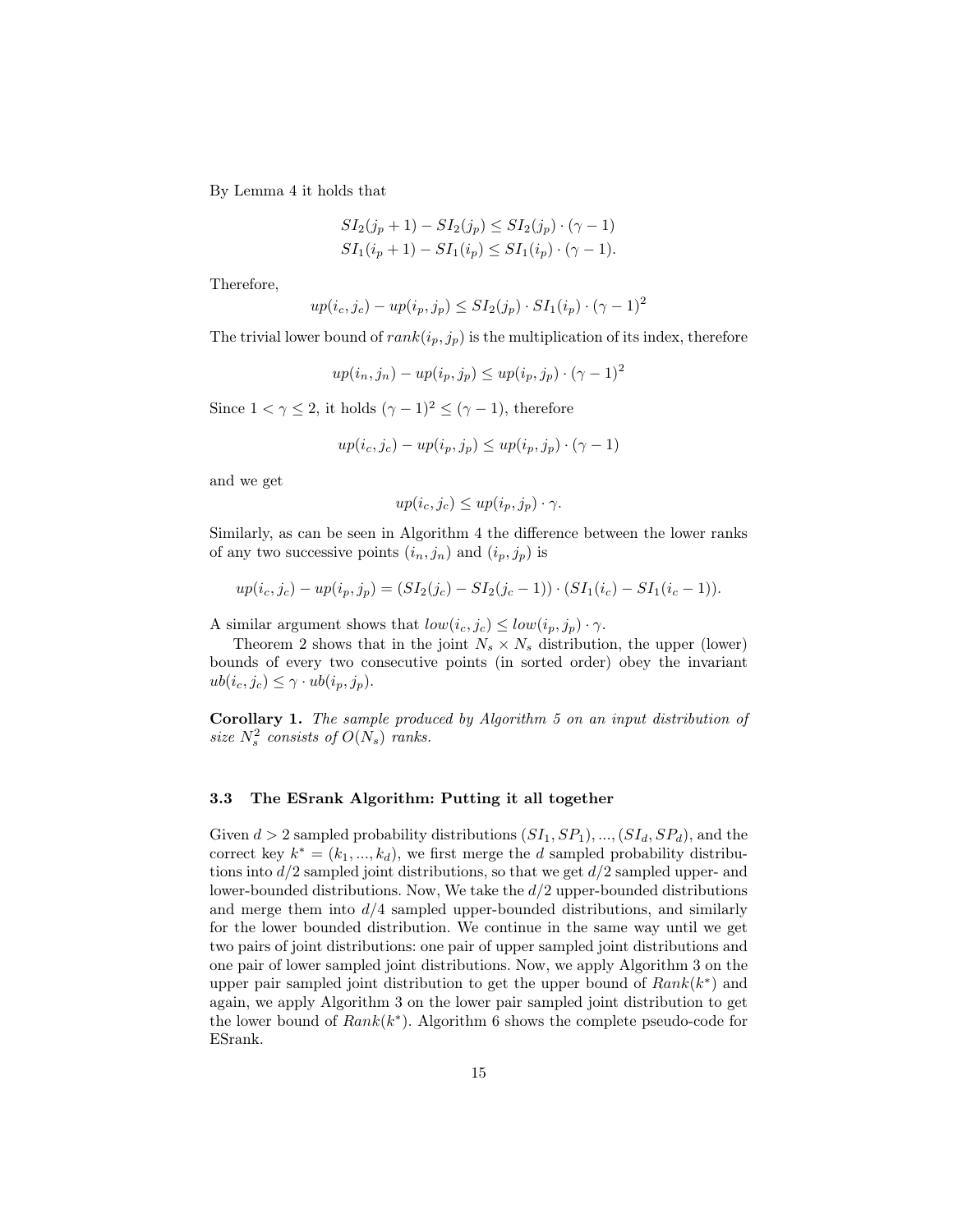Algorithm 6: ESrank: Calculating the upper and lower bounds for  $d > 2$ .

**Input:** The probability distributions  $P_1, ..., P_d$ , the correct key  $k^* = (k_1, ..., k_d)$ , *b* and *γ*. Output: Upper and lower bounds of *rank*(*k ∗* ). 1 for  $i = 1$  *to*  $d$  do 2  $(SI_i, SP_i) = Alg2(P_i, b, \gamma)$ ; // Sample the input distributions 3  $dim = d$ ; 4 while  $dim \neq 2$  do<br>5  $|$  for  $i = 1$  to din for  $i = 1$  *to*  $dim/2$  do 6 (*ub<sub>i</sub>*</sub>,*lb<sub>i</sub>*) =  $Alg4((SI_{2i-1}, SP_{2i-1}), (SI_{2i}, SP_{2i}))$ ; // Merge (*SI<sub>i</sub>*, *SP<sub>i</sub>*) =  $Alg5(ub_i)$ ; // Sub-Sample  $7 \mid | \left( SI_i, SP_i \right) = Alg5(ub_i)$ ;  $8 \ \ \, | \ \ \, dim = dim/2;$  $9\ \ (ub', lb') = Alg3((SI_1, SP_1), (SI_2, SP_2))\ ;$  // Calculate upper bound 10  $dim = d$ ; 11 while  $dim \neq 2$  do<br>12  $|$  for  $i = 1$  to din for  $i = 1$  *to*  $dim/2$  do 13  $(ub_i, lb_i) = Alg4((SI_{2i-1}, SP_{2i-1}), (SI_{2i}, SP_{2i}))$ ; // Merge <br>14  $(SI_i, SP_i) = Alg5(lb_i);$  // Sub-Sample 14  $|$   $(SI_i, SP_i) = Alg5(lb_i)$ ; 15  $\int \, dm = \, dim/2;$ 16  $(ub'', lb'') = Alg3((SI_1, SP_1), (SI_2, SP_2))$ ; // Calculate lower bound 17 return  $(ub', lb'')$ ;

#### 3.4 Theoretical Performance

Time complexity At each level of Algorithm 6 it uses Algorithm 4 to merge the sampled distributions received from the previous level. Algorithm 4 goes over *N*<sub>s</sub><sup>2</sup> pairs, calculates their probabilities using  $Θ(N_s^2)$  time, and sorts them using  $\Theta(N_s^2 \cdot \log N_s)$  time. Let  $T(d, \gamma)$  be the total the running time. Then

$$
T(d,\gamma) \le \sum_{i=1}^{\log d-2} \frac{d}{2^i} (2^{i-1} \log_{\gamma} N)^2 \log (2^{i-1} \log_{\gamma} N)^2
$$
  

$$
\le \frac{d^2}{4} (\log_{\gamma} N)^2 \log(\log_{\gamma} N).
$$

I.e., we see that ESrank has a poly-logarithmic time complexity (in *N*).

Accuracy Assume the correct key is  $k^* = (k_1, ..., k_d)$ . For a key  $(k_i, k_{i+1})$  and  $(SI_i, SP_i)$ ,  $(SI_{i+1}, SP_{i+1})$  let  $k_{i,i+1}$  be the real rank of  $(k_i, k_{i+1})$ . At the lowest level Theorem 1 and Algorithm 3 give that  $up(k_i, k_{i+1}) \leq \gamma^2 k_{i,i+1}$ . In the next level, each rank in the sampled joint distribution is multiplied by at most  $\gamma^2$ , therefore each term in the sum that composes  $up(\gamma^2 k_{i,i+1}, \gamma^2 k_{i+2,i+3})$  is multiplied by at most  $\gamma^4$ . Hence  $up(\gamma^2 k_{i,i+1}, \gamma^2 k_{i+2,i+3}) \leq \gamma^4 up(k_{i,i+1}, k_{i+2,i+3}) \leq$  $\gamma^4 \gamma^2 k_{i,i+1,i+2,i+3} = \gamma^6 k_{i,i+1,i+2,i+3}$ . We continue in the same way, and get

$$
up(Rank(k^*))/Rank(k^*) \le \gamma^{\sum_{i=1}^{\log d} 2^i} = \gamma^{2d-2}.
$$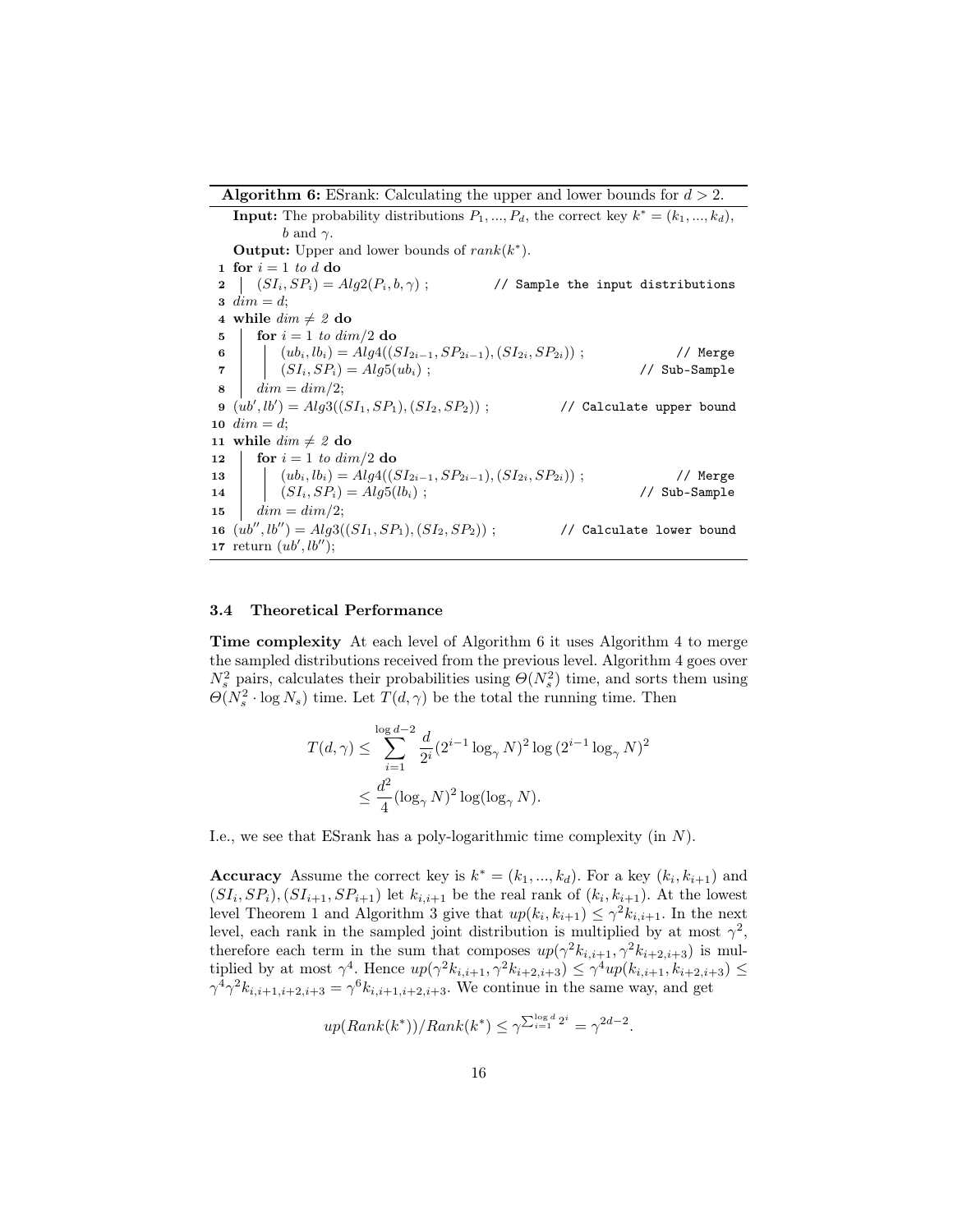

Fig. 2. The accuracy  $(\log_2 6)$  f the ratio between the upper- and lower-bounds) for the ESrank algorithm as a function of  $\log_2(Rank(k^*))$  for different parameter settings: *γ* = 1.05 (green), *γ* = 1.033 (blue), *γ* = 1.025 (yellow).

Since  $rank(k^*)$  might be any value in  $[low(Rank(k^*), up(Rank(k^*))]$ , we get

$$
accuracy(d, \gamma) = up(Rank(k^*))/low(Rank(k^*)) \le \gamma^{2d-2}.
$$

E.g., for AES-128 with a preprocessing step of merging the 16 8-bit distributions into  $d = 8$  16-bit distributions we get  $2d - 2 = 14$ .

Space complexity In the first step we need to store *d* distributions of size log*<sup>γ</sup> N* from Algorithm 4. In order to merge each pair of distributions into one, we need addition memory of  $(\log_{\gamma} N)^2$ . After merging 2 distributions each of size  $(\log_\gamma N)$ , we get one sampled distribution of size  $(\log_\gamma N^2)$  which is  $2(\log_\gamma N)$ . Since we do not need the original pair any more, we can overwrite this space of size  $2(\log_e N)$  and store the new distribution into it. In the same way, in order to merge two distributions of size  $\log_{\gamma} N^2$  we need additional space of  $(\log_{\gamma} N^2)^2$ , and the merged distribution will overwrite the original pair. In the last step, we need to merge 4 distributions, each of size  $N^{d/4}$ , therefore the maximum additional space we need is  $(\log_{\gamma} N^{d/4})^2$ . In total we get  $d \log_{\gamma} N + (\log_{\gamma} N^{d/4})^2$ which is

$$
space(d, \gamma) = d \log_{\gamma} N + \frac{d^2}{16} (\log_{\gamma} N)^2.
$$

### 4 Empirical Evaluation

We evaluated the performance of the ESrank algorithm through an extensive simulation study. We compared the our algorithm to the currently best rank estimation algorithm: the Histogram algorithm of [10]. We implemented both in Matlab. We ran both algorithms on a 2.80GHz i7 PC with 8GB RAM running Microsoft windows 7, 64bit.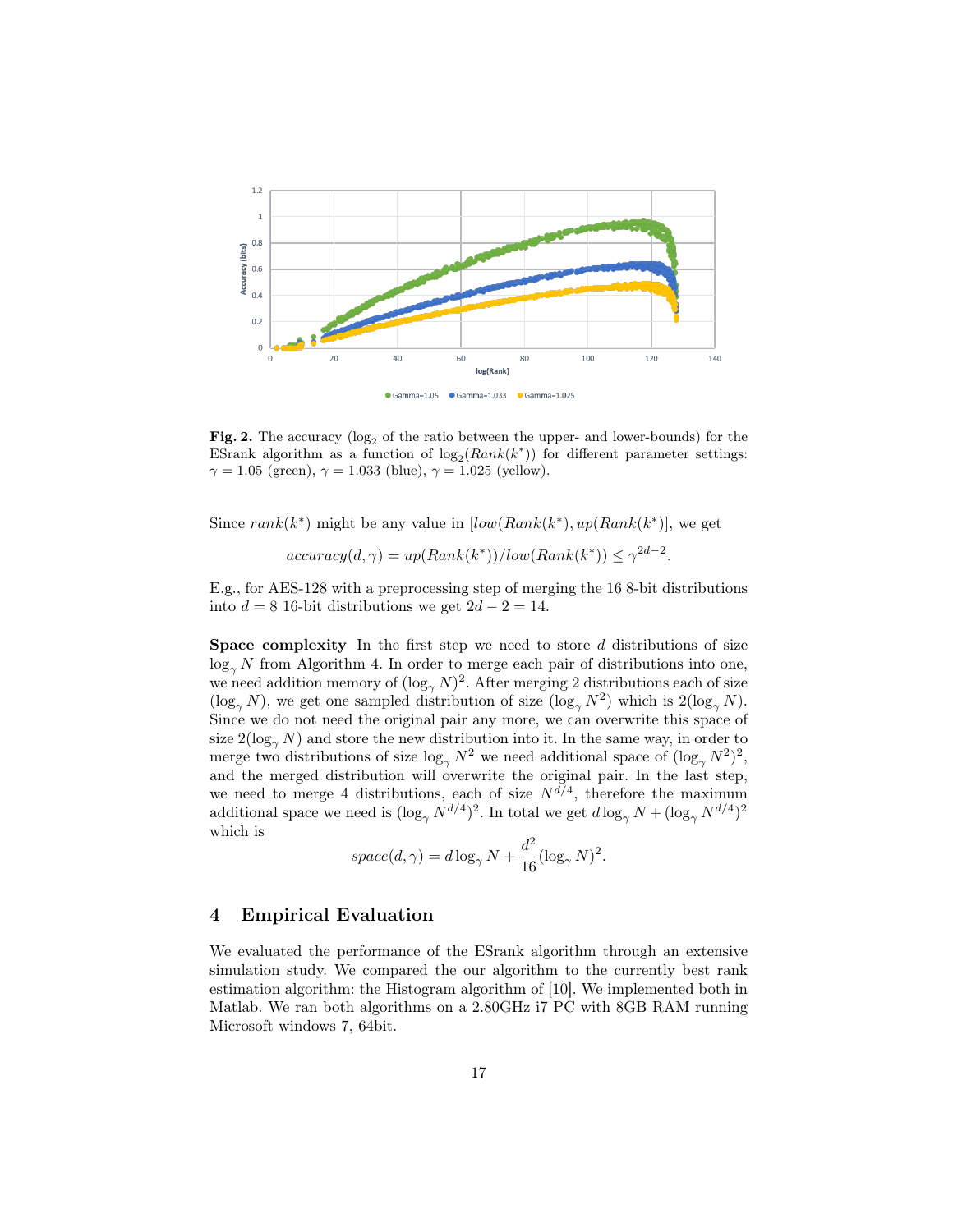|                  | Time      | Space | $\text{Accuracy} < 1 \text{ bit}$ |
|------------------|-----------|-------|-----------------------------------|
|                  | (Seconds) | (MB)  | $(\%)$                            |
| $\gamma = 1.025$ | 0.59      | 6.48  | 100                               |
| $\gamma = 1.033$ | 0.3       | 3.68  | 100                               |
| $\gamma = 1.05$  | 0.16      | 1.60  | 99.83                             |
| $ \gamma=1.065 $ | 0.05      | 0.96  | 56.95                             |
| $B=50K$          | 0.62      | 3.20  | 100                               |
| $B=35K$          | 0.29      | 2.24  | 100                               |
| $B=20K$          | 0.12      | 1.28  | 100                               |
| $B=5K$           | 0.01      | 0.32  | 99.83                             |

Table 1. Performance summary of the ESrank and Histogram algorithms. The Accuracy column indicates the percentage of traces for which the difference between the upper- and lower-bounds of the estimated ranks was below 1 bit.

For the performance evaluation we used the data of [8]. Within this data corpus there are 611 probability distribution sets gathered from a specific SCA. The SCA of [8] was against AES [1] with 128-bits keys running on an embedded processor with an unstable clock. Each set represents a particular setting of the SCA: number of traces used, whether the clock was jittered, and the values of tunable attack parameters. The attack grouped the key bits into 16 8-bit subkeys, and hence its output probability distributions are over these byte values. Each set in the corpus consists of the correct secret key and 16 distributions, one per subkey. The distributions are sorted in non-increasing order of probability, each of length  $2^8$ . We used the same technique suggested in [10]: merge the  $d = 16$ probability lists of size  $N = 2^8$  into  $d = 8$  lists of size  $N = 2^{16}$ . We measured the upper bound, lower bound, time and space for each trace using ESrank and the Histogram rank estimation.

Bound Tightness Figure 2 shows that the analytical performance of section 3.4 indeed agrees with the empirical results. For different values of  $\gamma$  we get accuracy which corresponds to at most  $\gamma^{14}$ : e.g., when  $\gamma = 1.05$  Figure 2 shows a margin of at most 0.9 bits. We can see that as  $\gamma$  becomes closer to 1, the accuracy becomes closer to 0. As we expected, the maximum gap between the upper bound and the lower bound happens for ranks around 100*−*120 since the difference between any two successive indices in the sampled set becomes greater when the indices becomes greater.

Time and Space Analysis Table 1 shows the time, the space and the percentage of the traces for which the accuracy is better than 1 bit, for ESrank with *γ* = 1*.*025*,* 1*.*033*,* 1*.*05*,* 1*.*065 and for Histogram [10] with *B* =50,000, 35,000, 20,000, 5,000. As we can see, the two algorithms, using the described parameters - all take less than 0.6 seconds and use under 6.5 MB of memory. In a practical sense ESrank is on-par with the Histogram algorithm: both exhibit a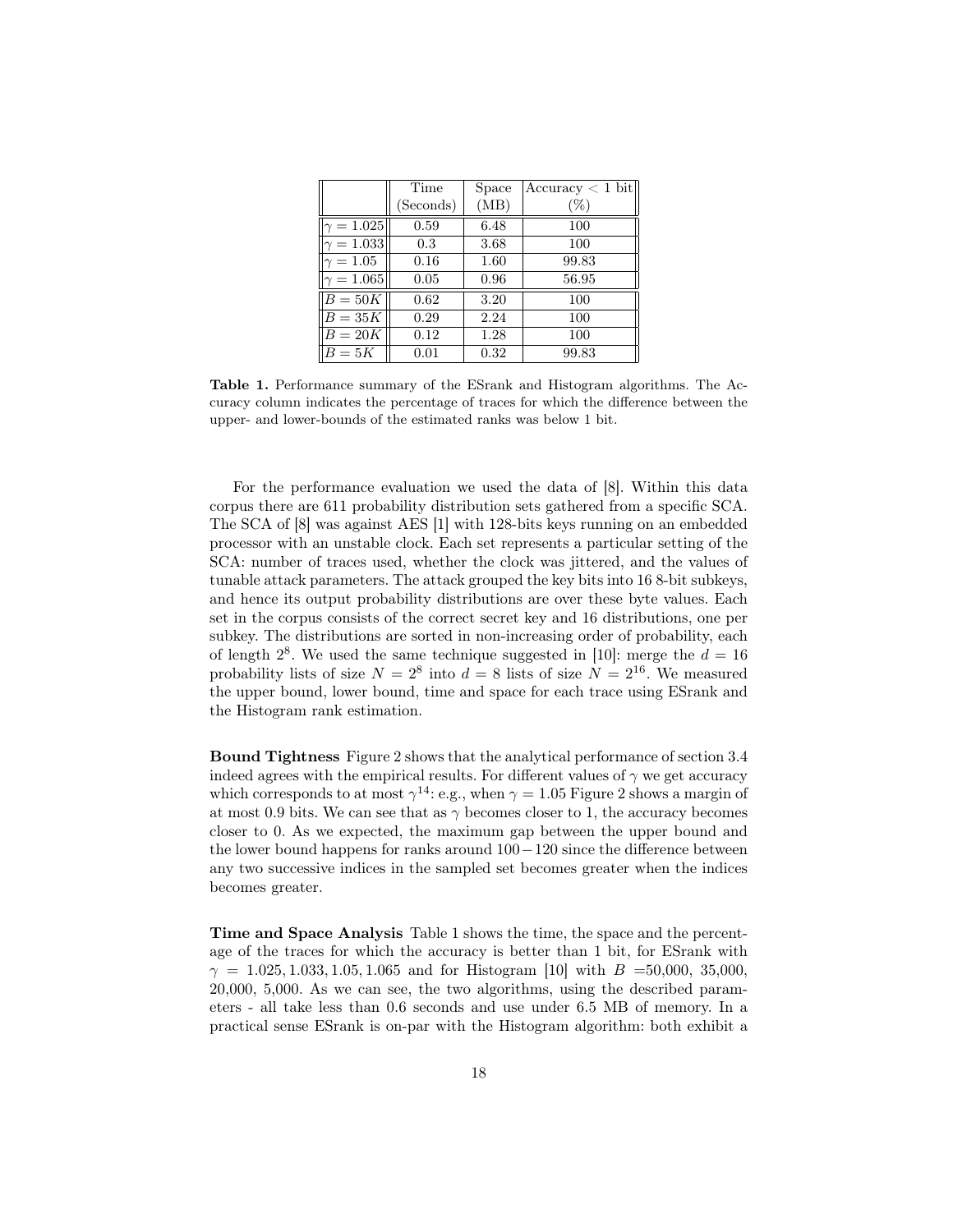run-time of under 1 second using less than 6.5 MB, to get a 1-bit margin of uncertainty in the rank for all ranks up to  $2^{128}$ .

## 5 Conclusion

In this paper we proposed a simple and effective new rank estimation method. We have rigorously analyzed its accuracy, and its time and space complexities. Our main idea is to use exponential sampling to drastically reduce the algorithm's complexity. We proved ESrank has a poly-logarithmic time- and spacecomplexity, and it can be driven to any desired level of accuracy (trading off time and space against accuracy). Importantly, ESrank is simple to build from scratch, and requires no algorithmic tools beyond a sorting function.

We evaluated the performance of ESrank through extensive simulations based on a real SCA data corpus, and compared it to the currently-best histogrambased algorithm. We showed that ESrank gives excellent rank estimation (with roughly a 1-bit margin between lower and upper bounds), with a performance that is practically on-par with the Histogram algorithm: a run-time of under 1 second, for all ranks up to  $2^{128}$ , on a standard laptop. Hence ESrank is a useful addition to the SCA evaluator's toolbox.

Acknowledgement Liron David was partially supported by The Yitzhak and Chaya Weinstein Research Institute for Signal Processing.

## References

- 1. FIPS PUB 197, advanced encryption standard (AES), 2001. U.S. Department of Commerce/National Institute of Standards and Technology (NIST).
- 2. D. Agrawal, B. Archambeault, J.R. Rao, and P. Rohatgi. The EM side-channel(s). In *Cryptographic Hardware and Embedded Systems-CHES 2002*, pages 29–45. 2003.
- 3. Daniel J Bernstein, Tanja Lange, and Christine van Vredendaal. Tighter, faster, simpler side-channel security evaluations beyond computing power. *IACR Cryptology ePrint Archive*, 2015:221, 2015.
- 4. Andrey Bogdanov, Ilya Kizhvatov, Kamran Manzoor, Elmar Tischhauser, and Marc Witteman. Fast and memory-efficient key recovery in side-channel attacks. In *Selected Areas in Cryptography (SAC)*, 2015.
- 5. Marios O Choudary and PG Popescu. Back to massey: Impressively fast, scalable and tight security evaluation tools. In *International Conference on Cryptographic Hardware and Embedded Systems*, pages 367–386. Springer, 2017.
- 6. L. David and A. Wool. A bounded-space near-optimal key enumeration algorithm for multi-subkey side-channel attacks. In *Proc. RSA Conference Cryptographers' Track (CT-RSA'17), LNCS 10159*, pages 311–327, San Francisco, February 2017. Springer Verlag.
- 7. Alexandre Duc, Sebastian Faust, and François-Xavier Standaert. Making masking security proofs concrete. In *Annual International Conference on the Theory and Applications of Cryptographic Techniques*, pages 401–429. Springer, 2015.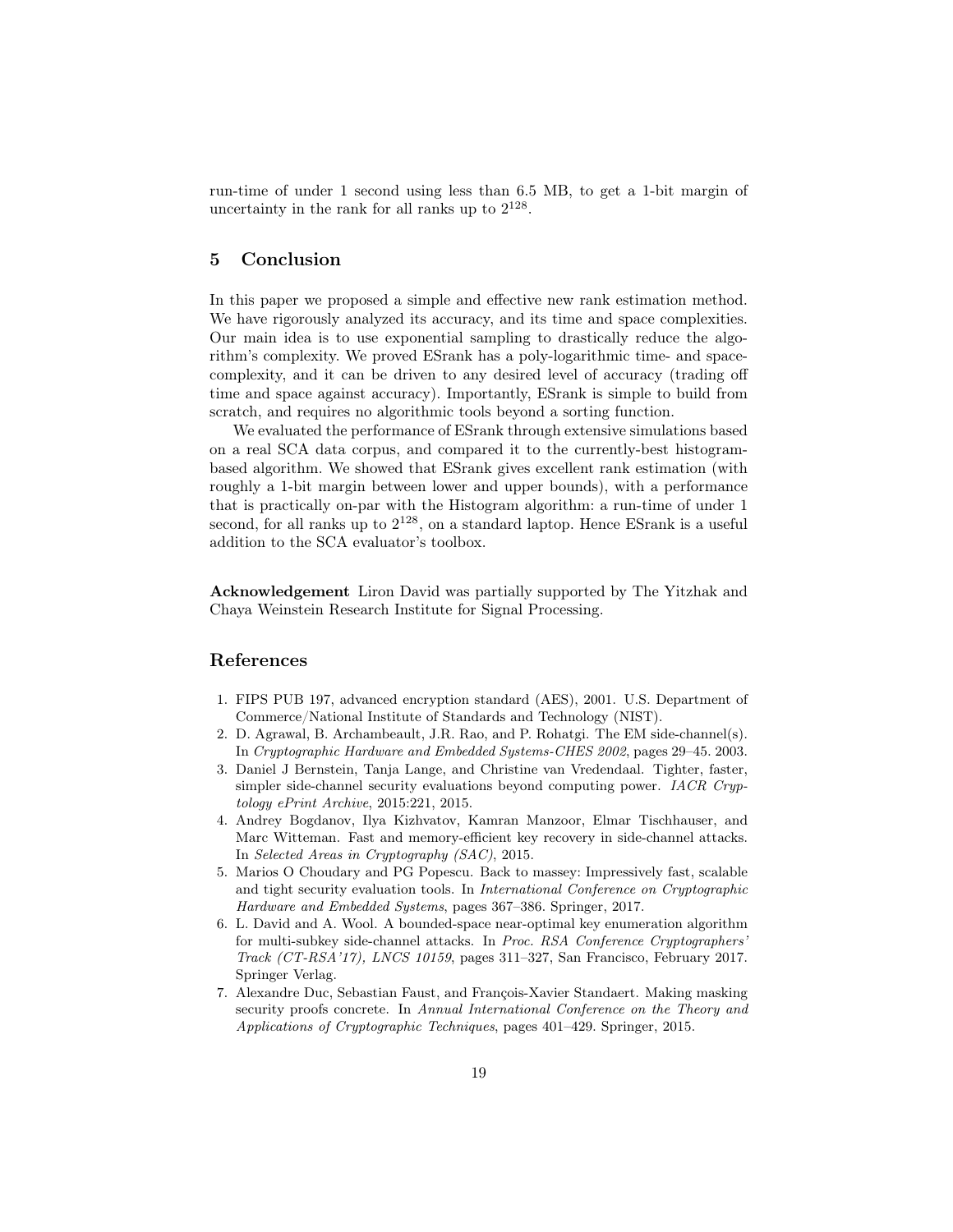- 8. D. Fledel and A. Wool. Sliding-window correlation attacks against encryption devices with an unstable clock. In *Proc. 25th Conference on Selected Areas in Cryptography (SAC)*, Calgary, August 2018.
- 9. Karine Gandolfi, Christophe Mourtel, and Francis Olivier. Electromagnetic analysis: Concrete results. In *Cryptographic Hardware and Embedded Systems—CHES 2001*, pages 251–261. Springer, 2001.
- 10. Cezary Glowacz, Vincent Grosso, Romain Poussier, Joachim Schueth, and François-Xavier Standaert. Simpler and more efficient rank estimation for sidechannel security assessment. In *Fast Software Encryption*, pages 117–129, 2015.
- 11. Paul Kocher, Joshua Jaffe, and Benjamin Jun. Differential power analysis. In *Advances in Cryptology—CRYPTO'99*, pages 388–397. Springer, 1999.
- 12. Paul C Kocher. Timing attacks on implementations of Diffie-Hellman, RSA, DSS, and other systems. In *Advances in Cryptology—CRYPTO'96*, pages 104–113, 1996.
- 13. Yang Li, Xiaohan Meng, Shuang Wang, and Jian Wang. Weighted key enumeration for em-based side-channel attacks. In *2018 IEEE International Symposium on Electromagnetic Compatibility and 2018 IEEE Asia-Pacific Symposium on Electromagnetic Compatibility (EMC/APEMC)*, pages 749–752. IEEE, 2018.
- 14. Yang Li, Shuang Wang, Zhibin Wang, and Jian Wang. A strict key enumeration algorithm for dependent score lists of side-channel attacks. In *International Conference on Smart Card Research and Advanced Applications*, pages 51–69. Springer, 2017.
- 15. Jake Longo, Daniel P. Martin, Luke Mather, Elisabeth Oswald, Benjamin Sach, and Martijn Stam. How low can you go? using side-channel data to enhance bruteforce key recovery. Cryptology ePrint Archive, Report 2016/609, 2016. https: //eprint.iacr.org/2016/609.
- 16. Daniel P Martin, Luke Mather, and Elisabeth Oswald. Two sides of the same coin: counting and enumerating keys post side-channel attacks revisited. In *Cryptographers Track at the RSA Conference*, pages 394–412. Springer, 2018.
- 17. Daniel P Martin, Luke Mather, Elisabeth Oswald, and Martijn Stam. Characterisation and estimation of the key rank distribution in the context of side channel evaluations. In *International Conference on the Theory and Application of Cryptology and Information Security*, pages 548–572. Springer, 2016.
- 18. Daniel P. Martin, Jonathan F. O'Connell, Elisabeth Oswald, and Martijn Stam. Counting keys in parallel after a side channel attack. In *Advances in Cryptology– ASIACRYPT 2015*, pages 313–337. Springer, 2015.
- 19. Jing Pan, Jasper GJ Van Woudenberg, Jerry I Den Hartog, and Marc F Witteman. Improving dpa by peak distribution analysis. In *International Workshop on Selected Areas in Cryptography*, pages 241–261. Springer, 2010.
- 20. Romain Poussier, François-Xavier Standaert, and Vincent Grosso. Simple key enumeration (and rank estimation) using histograms: an integrated approach. In *Proc. 18th Cryptographic Hardware and Embedded Systems–CHES 2016*, pages 61– 81. Springer, 2016.
- 21. Jean-Jacques Quisquater and David Samyde. Electromagnetic analysis (EMA): Measures and counter-measures for smart cards. In *Smart Card Programming and Security*, pages 200–210. Springer, 2001.
- 22. Dan Shepherd. Quantum key search with side channel advice. In *Selected Areas in Cryptography–SAC 2017: 24th International Conference, Ottawa, ON, Canada, August 16-18, 2017, Revised Selected Papers*, volume 10719, page 407. Springer, 2018.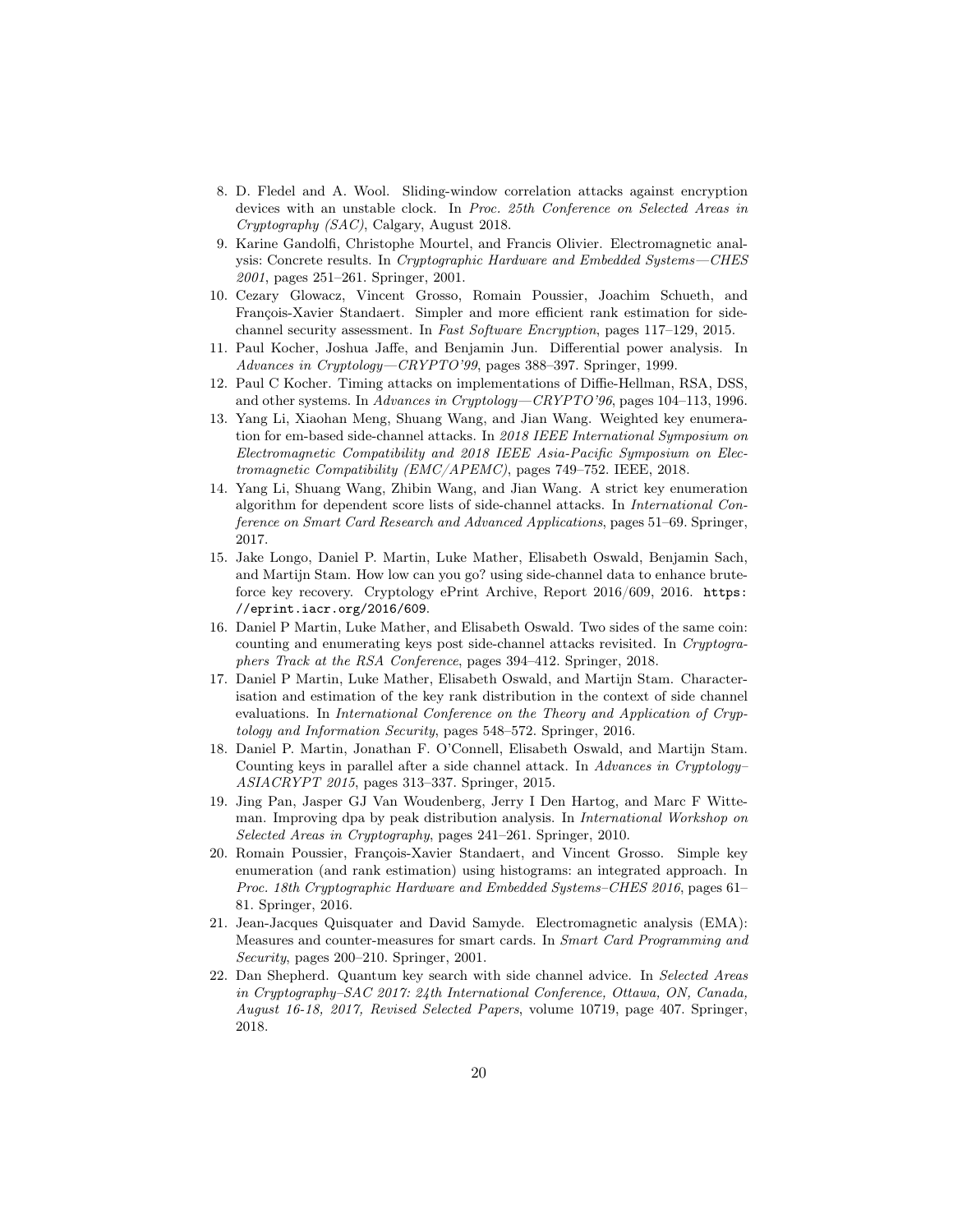- 23. Nicolas Veyrat-Charvillon, Benoît Gérard, Mathieu Renauld, and François-Xavier Standaert. An optimal key enumeration algorithm and its application to sidechannel attacks. In *International Conference on Selected Areas in Cryptography*, pages 390–406. Springer, 2012.
- 24. Nicolas Veyrat-Charvillon, Benoît Gérard, and François-Xavier Standaert. Security evaluations beyond computing power. In *Advances in Cryptology–EUROCRYPT 2013*, pages 126–141. Springer, 2013.
- 25. Shuang Wang, Yang Li, and Jian Wang. A new key rank estimation method to investigate dependent key lists of side channel attacks. In *2017 Asian Hardware Oriented Security and Trust Symposium (AsianHOST)*, pages 19–24. IEEE, 2017.
- 26. Xin Ye, Thomas Eisenbarth, and William Martin. Bounded, yet sufficient? how to determine whether limited side channel information enables key recovery. In *Smart Card Research and Advanced Applications (CARDIS)*, pages 215–232. 2014.

# Appendix: Proofs

### Proof of Lemma 2:

$$
\left(\sum_{i=b+1}^{N_s-1} u_i \cdot (SI[i+1] - SI[i])\right) / \left(\sum_{i=b+1}^{N_s-1} l_i \cdot (SI[i] - SI[i-1])\right) \leq \gamma^2 \tag{8}
$$

We shall prove that for all  $b + 1 \leq i \leq N_s - 1$ 

$$
u_i \cdot (SI[i+1] - SI[i])/l_i \cdot (SI[i] - SI[i-1]) \le \gamma^2
$$

and that will prove Equation (8). From Equation (3) and Equation (4) either  $l_i = SI[j-1], u_i = SI[j] - 1$  or  $l_1 = u_i = SI[j]$ , therefore

$$
u_i/l_i \leq \gamma,
$$

and we only need to prove

$$
(SI[i+1] - SI[i])/(SI[i] - SI[i-1]) \le \gamma.
$$
\n
$$
(9)
$$

From Lemma 1, it holds that

$$
SI[i+1] - SI[i] = \lfloor (\gamma - 1) \cdot SI[i] \rfloor
$$

and

$$
SI[i] - SI[i-1] = \lfloor (\gamma - 1) \cdot SI[i-1] \rfloor
$$

therefore Equation (9) is

$$
\frac{SI[i+1]-SI[i]}{SI[i]-SI[i-1]}=\frac{\lfloor (\gamma-1)\cdot SI[i]\rfloor}{\lfloor (\gamma-1)\cdot SI[i-1]\rfloor}\leq \frac{(\gamma-1)\cdot SI[i]}{\lfloor (\gamma-1)\cdot SI[i-1]\rfloor}.
$$

By Lemma 1 Equation (9) is

$$
= \frac{(\gamma - 1) \cdot [\gamma \cdot SI[i-1]]}{\lfloor (\gamma - 1) \cdot SI[i-1] \rfloor} = \frac{(\gamma - 1) \cdot [\gamma \cdot SI[i-1]]}{\lfloor \gamma \cdot SI[i-1] - SI[i-1] \rfloor}.
$$